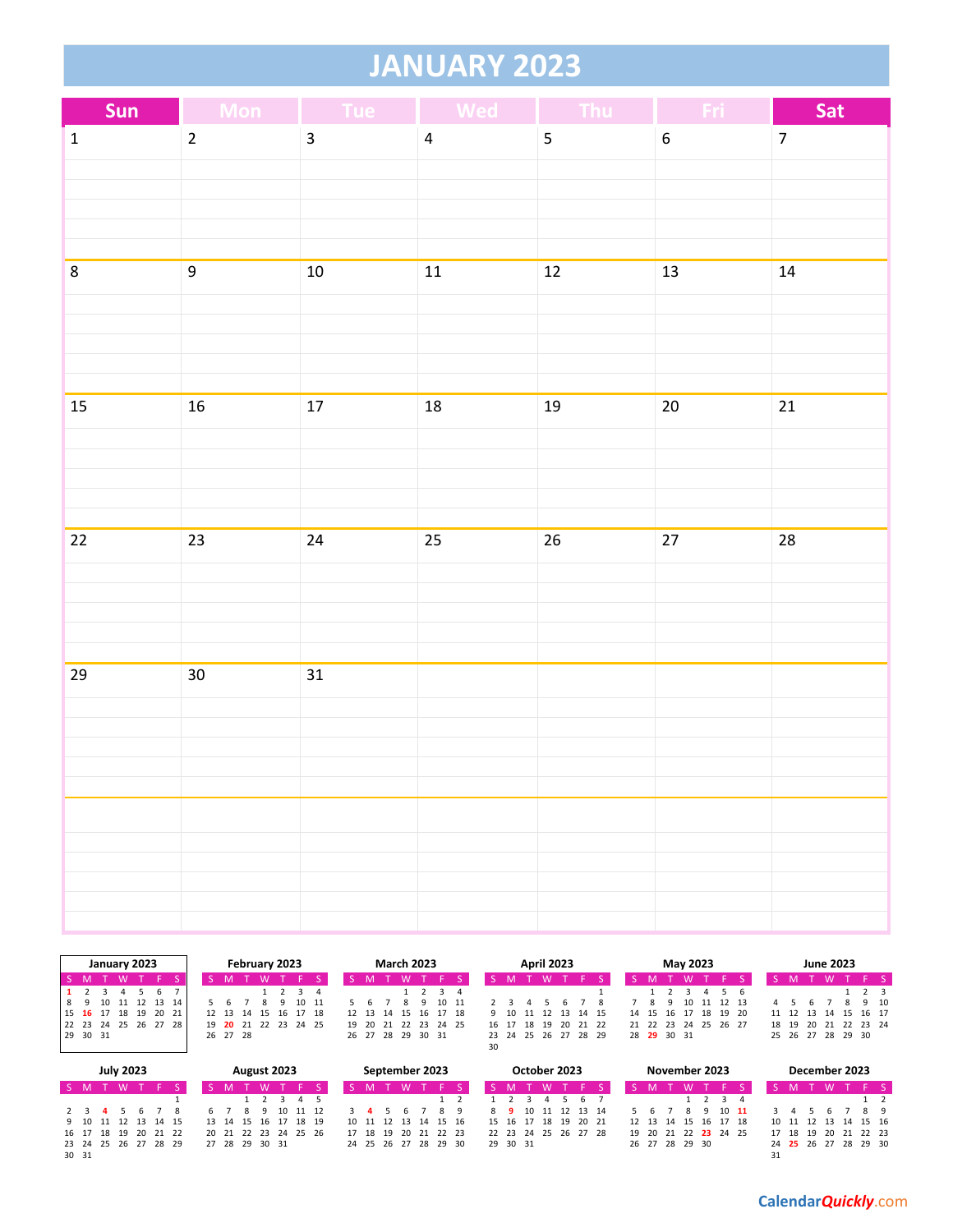## **FEBRUARY 2023**

| Sun                     |                  | Mon Tue Wed    |                 | Thu              | Fri                     | Sat            |
|-------------------------|------------------|----------------|-----------------|------------------|-------------------------|----------------|
|                         |                  |                | $\mathbf{1}$    | $\overline{2}$   | $\overline{\mathbf{3}}$ | $\overline{4}$ |
|                         |                  |                |                 |                  |                         |                |
|                         |                  |                |                 |                  |                         |                |
|                         |                  |                |                 |                  |                         |                |
|                         |                  |                |                 |                  |                         |                |
| $\overline{\mathbf{5}}$ | $\overline{6}$   | $\overline{7}$ | $\bf 8$         | $\boldsymbol{9}$ | $10\,$                  | $11$           |
|                         |                  |                |                 |                  |                         |                |
|                         |                  |                |                 |                  |                         |                |
|                         |                  |                |                 |                  |                         |                |
| 12                      | 13               | 14             | 15              | $16\,$           | 17                      | 18             |
|                         |                  |                |                 |                  |                         |                |
|                         |                  |                |                 |                  |                         |                |
|                         |                  |                |                 |                  |                         |                |
|                         |                  |                |                 |                  |                         |                |
| 19                      | $20\overline{)}$ | 21             | $\overline{22}$ | $23\,$           | 24                      | 25             |
|                         |                  |                |                 |                  |                         |                |
|                         |                  |                |                 |                  |                         |                |
|                         |                  |                |                 |                  |                         |                |
|                         |                  |                |                 |                  |                         |                |
| 26                      | $27\,$           | 28             |                 |                  |                         |                |
|                         |                  |                |                 |                  |                         |                |
|                         |                  |                |                 |                  |                         |                |
|                         |                  |                |                 |                  |                         |                |
|                         |                  |                |                 |                  |                         |                |
|                         |                  |                |                 |                  |                         |                |
|                         |                  |                |                 |                  |                         |                |
|                         |                  |                |                 |                  |                         |                |
|                         |                  |                |                 |                  |                         |                |

|             | February 2023<br>January 2023 |  |  |                      |   |  |    |  |          |    |                   |    | <b>March 2023</b> |    |          |                   |          |             | <b>April 2023</b> |       |    |    |    |                      | May 2023 |             |   |    | <b>June 2023</b> |   |       |                      |       |  |
|-------------|-------------------------------|--|--|----------------------|---|--|----|--|----------|----|-------------------|----|-------------------|----|----------|-------------------|----------|-------------|-------------------|-------|----|----|----|----------------------|----------|-------------|---|----|------------------|---|-------|----------------------|-------|--|
| S M         |                               |  |  |                      |   |  |    |  |          |    |                   |    |                   |    |          |                   |          |             |                   |       |    |    |    |                      |          |             |   |    |                  |   |       |                      |       |  |
| $1 \quad 2$ |                               |  |  |                      | 6 |  |    |  |          |    | 3 4               |    |                   |    |          |                   |          | 1 2 3 4     |                   |       |    |    |    |                      |          |             |   |    |                  |   |       |                      | 1 2 3 |  |
| 89          |                               |  |  | 10 11 12 13 14       |   |  |    |  |          |    | 10                | 11 |                   |    |          |                   | $\alpha$ | 10 11       |                   |       |    |    |    |                      | - 8      |             | ۹ |    | 10 11 12 13      | 4 |       |                      | 9 10  |  |
|             |                               |  |  | 15 16 17 18 19 20 21 |   |  |    |  | 12 13 14 | 15 | 16 17             | 18 |                   |    | 12 13 14 |                   |          | 15 16 17 18 |                   | 9 10  |    |    |    | 11 12 13 14 15       |          | 14 15 16 17 |   |    | 18 19 20         |   |       | 11 12 13 14 15 16 17 |       |  |
|             |                               |  |  | 22 23 24 25 26 27 28 |   |  | 19 |  |          |    | 20 21 22 23 24 25 |    | 19                | 20 | 21       |                   |          | 22 23 24 25 |                   | 16 17 | 18 | 19 | 20 | 21 22                |          | 21 22 23    |   | 24 | 25 26 27         |   | 18 19 | 20 21 22 23 24       |       |  |
|             | 29 30 31                      |  |  |                      |   |  |    |  | 26 27 28 |    |                   |    |                   |    |          | 26 27 28 29 30 31 |          |             |                   |       |    |    |    | 23 24 25 26 27 28 29 |          | 28 29 30 31 |   |    |                  |   |       | 25 26 27 28 29 30    |       |  |
|             |                               |  |  |                      |   |  |    |  |          |    |                   |    |                   |    |          |                   |          |             | 30                |       |    |    |    |                      |          |             |   |    |                  |   |       |                      |       |  |

|       |  | <b>July 2023</b> |                     |                      |  |   |   | August 2023          |       |                      |          | September 2023 |  |          | October 2023         |     |                      |                                  | November 2023 |  |               |  |  | December 2023        |    |  |
|-------|--|------------------|---------------------|----------------------|--|---|---|----------------------|-------|----------------------|----------|----------------|--|----------|----------------------|-----|----------------------|----------------------------------|---------------|--|---------------|--|--|----------------------|----|--|
|       |  | S M T W          |                     |                      |  |   |   |                      |       |                      |          |                |  |          |                      |     |                      |                                  |               |  |               |  |  |                      |    |  |
|       |  |                  |                     |                      |  |   |   | 1 2 3 4 5            |       |                      |          |                |  |          |                      | 567 |                      |                                  |               |  |               |  |  |                      |    |  |
|       |  | 2 3 4 5          |                     |                      |  | 8 | q | 10                   | 11 12 |                      | <b>h</b> |                |  |          | 10 11 12 13 14       |     |                      |                                  |               |  | $10 \quad 11$ |  |  |                      | 89 |  |
|       |  |                  | 9 10 11 12 13 14 15 |                      |  |   |   | 13 14 15 16 17 18 19 |       | 10 11 12 13 14 15 16 |          |                |  |          | 15 16 17 18 19 20 21 |     |                      | 12   13   14   15   16   17   18 |               |  |               |  |  | 10 11 12 13 14 15 16 |    |  |
|       |  |                  |                     | 16 17 18 19 20 21 22 |  |   |   | 20 21 22 23 24 25 26 |       | 17 18 19 20 21 22 23 |          |                |  |          |                      |     | 22 23 24 25 26 27 28 | 19 20 21 22 23 24 25             |               |  |               |  |  | 17 18 19 20 21 22 23 |    |  |
|       |  |                  |                     | 23 24 25 26 27 28 29 |  |   |   | 27 28 29 30 31       |       | 24 25 26 27 28 29 30 |          |                |  | 29 30 31 |                      |     |                      | 26 27 28 29 30                   |               |  |               |  |  | 24 25 26 27 28 29 30 |    |  |
| 30 31 |  |                  |                     |                      |  |   |   |                      |       |                      |          |                |  |          |                      |     |                      |                                  |               |  |               |  |  |                      |    |  |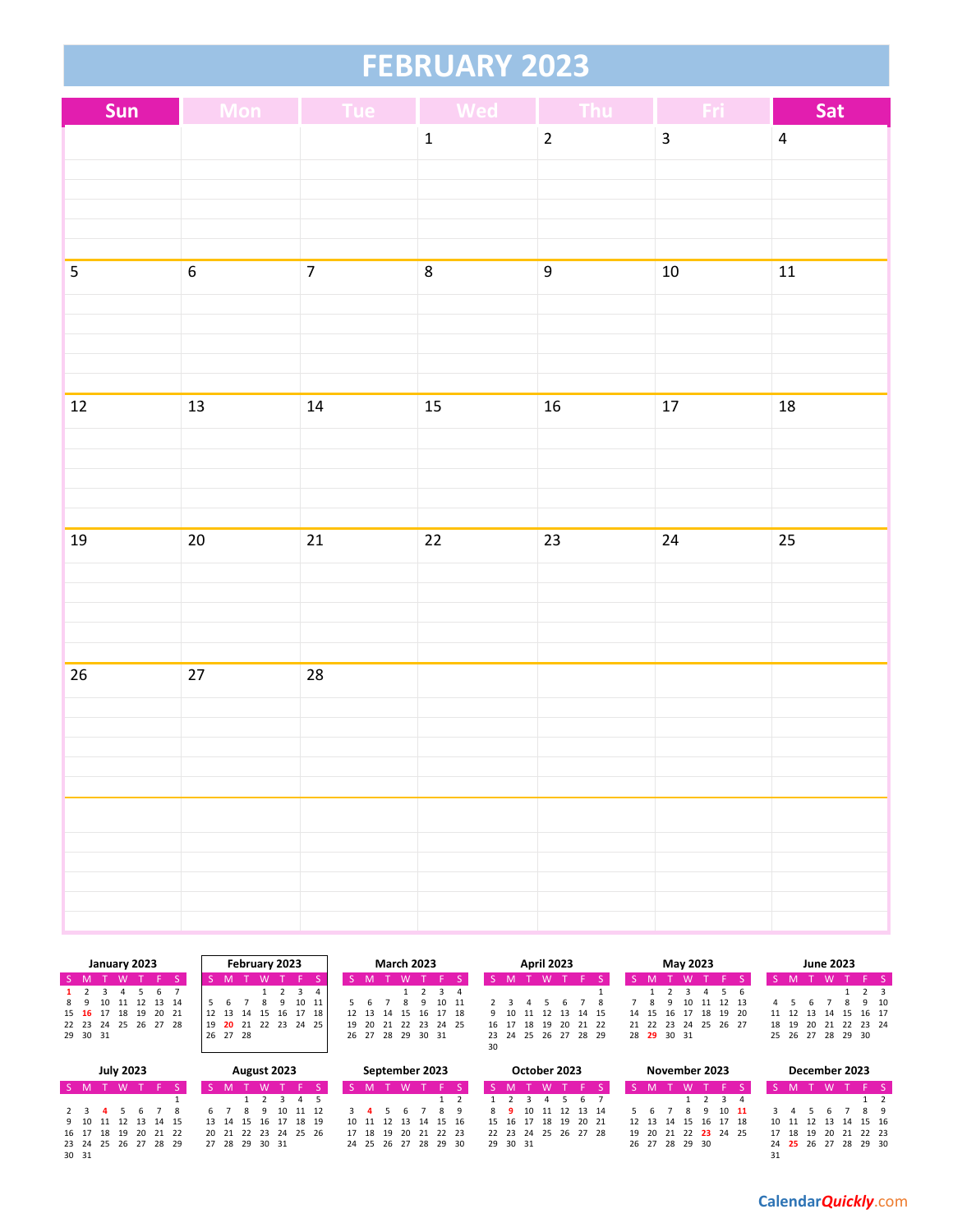|--|

| Sun                     | <b>Mon</b>       | <b>Example 1</b> Tue Med |                 | Thu            | Fri                     | Sat            |
|-------------------------|------------------|--------------------------|-----------------|----------------|-------------------------|----------------|
|                         |                  |                          | $\mathbf 1$     | $\overline{2}$ | $\overline{\mathbf{3}}$ | $\overline{4}$ |
|                         |                  |                          |                 |                |                         |                |
|                         |                  |                          |                 |                |                         |                |
|                         |                  |                          |                 |                |                         |                |
|                         |                  |                          |                 |                |                         |                |
| $\overline{\mathbf{5}}$ | $\overline{6}$   | $\overline{7}$           | 8               | 9              | $10\,$                  | ${\bf 11}$     |
|                         |                  |                          |                 |                |                         |                |
|                         |                  |                          |                 |                |                         |                |
|                         |                  |                          |                 |                |                         |                |
|                         |                  |                          |                 |                |                         |                |
| $\overline{12}$         | 13               | 14                       | 15              | ${\bf 16}$     | $17\,$                  | $18\,$         |
|                         |                  |                          |                 |                |                         |                |
|                         |                  |                          |                 |                |                         |                |
|                         |                  |                          |                 |                |                         |                |
| $19\,$                  | $20\overline{)}$ | 21                       | $\overline{22}$ | 23             | 24                      | 25             |
|                         |                  |                          |                 |                |                         |                |
|                         |                  |                          |                 |                |                         |                |
|                         |                  |                          |                 |                |                         |                |
|                         |                  |                          |                 |                |                         |                |
| $26\,$                  | $27\,$           | 28                       | 29              | $30\,$         | 31                      |                |
|                         |                  |                          |                 |                |                         |                |
|                         |                  |                          |                 |                |                         |                |
|                         |                  |                          |                 |                |                         |                |
|                         |                  |                          |                 |                |                         |                |
|                         |                  |                          |                 |                |                         |                |
|                         |                  |                          |                 |                |                         |                |
|                         |                  |                          |                 |                |                         |                |
|                         |                  |                          |                 |                |                         |                |
|                         |                  |                          |                 |                |                         |                |

|             |          |          | January 2023 |                      |  |          | February 2023        |   |          |       | <b>March 2023</b> |          |                 |    |       | <b>April 2023</b> |                      |                |  |                      |          | May 2023 |          |   |          | <b>June 2023</b>           |      |  |
|-------------|----------|----------|--------------|----------------------|--|----------|----------------------|---|----------|-------|-------------------|----------|-----------------|----|-------|-------------------|----------------------|----------------|--|----------------------|----------|----------|----------|---|----------|----------------------------|------|--|
| S M         |          | <b>W</b> |              |                      |  |          | <b>W</b>             |   |          |       |                   |          |                 |    |       |                   |                      |                |  |                      | <b>W</b> |          |          |   |          |                            |      |  |
| $1 \quad 2$ |          |          |              |                      |  |          |                      |   |          |       |                   |          | $1 \t2 \t3 \t4$ |    |       |                   |                      |                |  |                      |          |          |          |   |          |                            |      |  |
| 89          |          |          |              | 10 11 12 13 14       |  |          |                      | Q | 10 11    |       |                   |          | 10 11           |    |       |                   |                      |                |  |                      | 10       |          | 11 12 13 | 4 |          |                            | 9 10 |  |
|             |          |          |              | 15 16 17 18 19 20 21 |  | 12 13 14 | 15                   |   | 16 17 18 | 12 13 | 14 15             |          | 16 17 18        |    |       |                   | 9 10 11 12 13 14 15  |                |  | 14 15 16 17          |          | 18 19 20 |          |   | 11 12 13 | 14 15 16 17                |      |  |
|             |          |          |              | 22 23 24 25 26 27 28 |  |          | 19 20 21 22 23 24 25 |   |          | l 19  | 20 21 22 23 24 25 |          |                 |    | 16 17 |                   |                      | 18 19 20 21 22 |  | 21 22 23 24 25 26 27 |          |          |          |   |          | 18  19  20  21  22  23  24 |      |  |
|             | 29 30 31 |          |              |                      |  | 26 27 28 |                      |   |          | 26 27 | 28                | 29 30 31 |                 |    |       |                   | 23 24 25 26 27 28 29 |                |  | 28 29 30 31          |          |          |          |   |          | 25 26 27 28 29 30          |      |  |
|             |          |          |              |                      |  |          |                      |   |          |       |                   |          |                 | 30 |       |                   |                      |                |  |                      |          |          |          |   |          |                            |      |  |
|             |          |          |              |                      |  |          |                      |   |          |       |                   |          |                 |    |       |                   |                      |                |  |                      |          |          |          |   |          |                            |      |  |

|                      |  | <b>July 2023</b> | August 2023 |                     |  |  |  |  |  |                |  |                      |                      | September 2023 |  |                      | October 2023 |                      |                |                | November 2023 |  |                            |         | December 2023 |  |                      |       |  |
|----------------------|--|------------------|-------------|---------------------|--|--|--|--|--|----------------|--|----------------------|----------------------|----------------|--|----------------------|--------------|----------------------|----------------|----------------|---------------|--|----------------------------|---------|---------------|--|----------------------|-------|--|
| S M                  |  | T W              |             |                     |  |  |  |  |  | M              |  |                      |                      |                |  |                      |              |                      |                |                | 'W T F S      |  |                            |         |               |  |                      | ∵ F S |  |
|                      |  |                  |             |                     |  |  |  |  |  |                |  | 1 2 3 4 5            |                      |                |  |                      |              |                      | $\overline{a}$ | 567            |               |  |                            | 1 2 3 4 |               |  |                      |       |  |
|                      |  | 2 3 4 5          | <b>b</b>    |                     |  |  |  |  |  |                |  |                      | 10 11 12             |                |  |                      |              |                      |                | 10 11 12 13 14 |               |  |                            |         | $10 \quad 11$ |  |                      | 89    |  |
|                      |  |                  |             | 9 10 11 12 13 14 15 |  |  |  |  |  |                |  | 13 14 15 16 17 18 19 |                      |                |  | 10 11 12 13 14 15 16 |              | 15 16 17 18 19 20 21 |                |                |               |  | 12  13  14  15  16  17  18 |         |               |  | 10 11 12 13 14 15 16 |       |  |
| 16 17 18 19 20 21 22 |  |                  |             |                     |  |  |  |  |  |                |  |                      | 20 21 22 23 24 25 26 |                |  | 17 18 19 20 21 22 23 |              | 22 23 24 25 26 27 28 |                |                |               |  | 19 20 21 22 23 24 25       |         |               |  | 17 18 19 20 21 22 23 |       |  |
| 23 24 25 26 27 28 29 |  |                  |             |                     |  |  |  |  |  | 27 28 29 30 31 |  |                      |                      |                |  | 24 25 26 27 28 29 30 |              | 29 30 31             |                |                |               |  | 26 27 28 29 30             |         |               |  | 24 25 26 27 28 29 30 |       |  |
| 30 31                |  |                  |             |                     |  |  |  |  |  |                |  |                      |                      |                |  |                      |              |                      |                |                |               |  |                            |         |               |  |                      |       |  |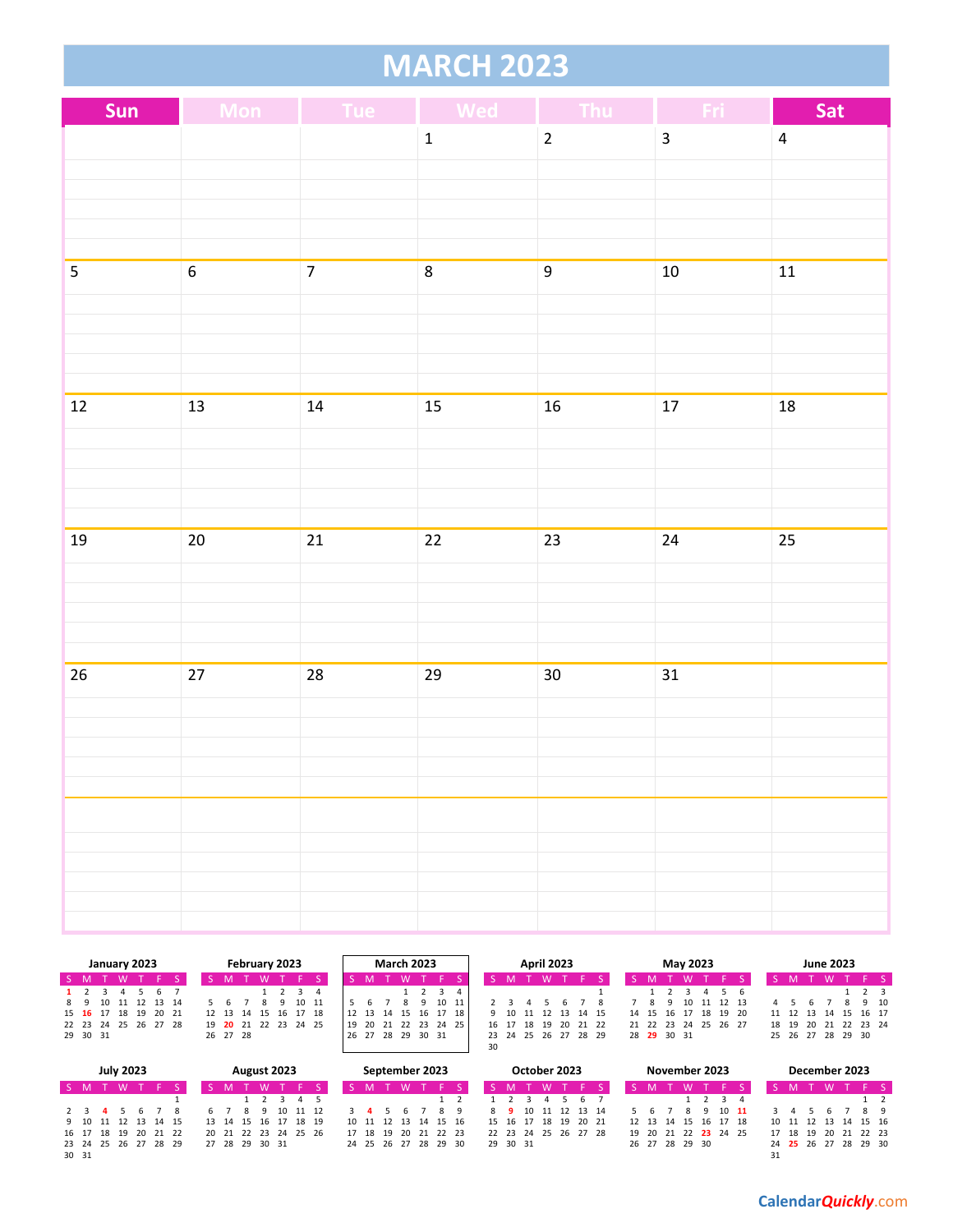#### **APRIL 2023**

| Sun              |                | Mon Tue Wed    |                | Thu Fri          |                | Sat          |
|------------------|----------------|----------------|----------------|------------------|----------------|--------------|
|                  |                |                |                |                  |                | $\mathbf{1}$ |
|                  |                |                |                |                  |                |              |
|                  |                |                |                |                  |                |              |
|                  |                |                |                |                  |                |              |
|                  |                |                |                |                  |                |              |
| $\overline{2}$   | $\overline{3}$ | $\overline{4}$ | $\overline{5}$ | $\boldsymbol{6}$ | $\overline{7}$ | 8            |
|                  |                |                |                |                  |                |              |
|                  |                |                |                |                  |                |              |
|                  |                |                |                |                  |                |              |
| $\boldsymbol{9}$ | $10\,$         | 11             | 12             | 13               | $\bf 14$       | 15           |
|                  |                |                |                |                  |                |              |
|                  |                |                |                |                  |                |              |
|                  |                |                |                |                  |                |              |
|                  |                |                |                |                  |                |              |
| $16\,$           | $17\,$         | ${\bf 18}$     | 19             | $20\,$           | $21\,$         | 22           |
|                  |                |                |                |                  |                |              |
|                  |                |                |                |                  |                |              |
|                  |                |                |                |                  |                |              |
| 23               | 24             | 25             | 26             | 27               | 28             | 29           |
|                  |                |                |                |                  |                |              |
|                  |                |                |                |                  |                |              |
|                  |                |                |                |                  |                |              |
|                  |                |                |                |                  |                |              |
| $30\,$           |                |                |                |                  |                |              |
|                  |                |                |                |                  |                |              |
|                  |                |                |                |                  |                |              |
|                  |                |                |                |                  |                |              |
|                  |                |                |                |                  |                |              |

|                      |    |        | January 2023         |    |  |  |          | February 2023 |                            |  | <b>March 2023</b>          |  |                  |                     |  |  |  | <b>April 2023</b> |  |                      |  | May 2023             |  |  |  |                      |  | <b>June 2023</b>  |  |  |  |
|----------------------|----|--------|----------------------|----|--|--|----------|---------------|----------------------------|--|----------------------------|--|------------------|---------------------|--|--|--|-------------------|--|----------------------|--|----------------------|--|--|--|----------------------|--|-------------------|--|--|--|
| IS M                 |    | $T$ M/ |                      |    |  |  |          | <b>W</b>      |                            |  |                            |  |                  |                     |  |  |  |                   |  |                      |  |                      |  |  |  |                      |  |                   |  |  |  |
| 1 2                  |    |        |                      | 56 |  |  |          |               |                            |  |                            |  | 1 2 3 4<br>10 11 |                     |  |  |  |                   |  |                      |  |                      |  |  |  | $1 \t2 \t3$          |  |                   |  |  |  |
|                      | 89 |        | 10 11 12 13 14       |    |  |  |          |               | 10 11                      |  |                            |  |                  |                     |  |  |  |                   |  | 9                    |  | 10 11 12 13          |  |  |  |                      |  | 9 10              |  |  |  |
| 15 16 17 18 19 20 21 |    |        |                      |    |  |  |          |               | 12  13  14  15  16  17  18 |  | 12  13  14  15  16  17  18 |  |                  | 9 10 11 12 13 14 15 |  |  |  |                   |  | 14 15 16 17 18 19 20 |  |                      |  |  |  | 11 12 13 14 15 16 17 |  |                   |  |  |  |
|                      |    |        | 22 23 24 25 26 27 28 |    |  |  |          |               | 19 20 21 22 23 24 25       |  | 19 20 21 22 23 24 25       |  |                  |                     |  |  |  |                   |  | 16 17 18 19 20 21 22 |  | 21 22 23 24 25 26 27 |  |  |  | 18 19                |  | 20 21 22 23 24    |  |  |  |
| 29 30 31             |    |        |                      |    |  |  | 26 27 28 |               |                            |  | 26 27 28 29 30 31          |  |                  |                     |  |  |  |                   |  | 23 24 25 26 27 28 29 |  | 28 29 30 31          |  |  |  |                      |  | 25 26 27 28 29 30 |  |  |  |
|                      |    |        |                      |    |  |  |          |               |                            |  |                            |  |                  | 30                  |  |  |  |                   |  |                      |  |                      |  |  |  |                      |  |                   |  |  |  |

|                      |       |       | <b>July 2023</b> |                     | August 2023 |  |  |  |                |    |                      |  |  |            |       | September 2023       |  |  |          | October 2023 |                      |                      |  | November 2023              |       |       |    |       | December 2023        |            |  |
|----------------------|-------|-------|------------------|---------------------|-------------|--|--|--|----------------|----|----------------------|--|--|------------|-------|----------------------|--|--|----------|--------------|----------------------|----------------------|--|----------------------------|-------|-------|----|-------|----------------------|------------|--|
| $S$ M                |       |       |                  |                     |             |  |  |  |                |    |                      |  |  |            |       |                      |  |  |          | M            |                      |                      |  |                            |       |       |    |       |                      |            |  |
|                      |       |       |                  |                     |             |  |  |  |                |    | 3 4 5                |  |  |            |       |                      |  |  |          | 4            | -6                   |                      |  |                            | 2 3 4 |       |    |       |                      |            |  |
| 2 3                  |       |       |                  |                     |             |  |  |  | Q              | 10 | 11 12                |  |  | 3 <b>4</b> |       |                      |  |  |          |              | 10 11 12 13 14       |                      |  |                            | 9     | 10 11 |    |       |                      | <b>R</b> 9 |  |
|                      |       |       |                  | 9 10 11 12 13 14 15 |             |  |  |  |                |    | 13 14 15 16 17 18 19 |  |  |            |       | 10 11 12 13 14 15 16 |  |  |          |              | 15 16 17 18 19 20 21 |                      |  | 12  13  14  15  16  17  18 |       |       |    |       | 10 11 12 13 14 15 16 |            |  |
|                      | 16 17 | 18 19 |                  | 20 21 22            |             |  |  |  |                |    | 20 21 22 23 24 25 26 |  |  |            | 18 19 | 20 21 22 23          |  |  |          |              |                      | 22 23 24 25 26 27 28 |  | 19 20 21 22 23 24 25       |       |       |    | 18 19 | 20 21 22 23          |            |  |
| 23 24 25 26 27 28 29 |       |       |                  |                     |             |  |  |  | 27 28 29 30 31 |    |                      |  |  |            |       | 24 25 26 27 28 29 30 |  |  | 29 30 31 |              |                      |                      |  | 26 27 28 29 30             |       |       |    |       | 24 25 26 27 28 29 30 |            |  |
| 30 31                |       |       |                  |                     |             |  |  |  |                |    |                      |  |  |            |       |                      |  |  |          |              |                      |                      |  |                            |       |       | 31 |       |                      |            |  |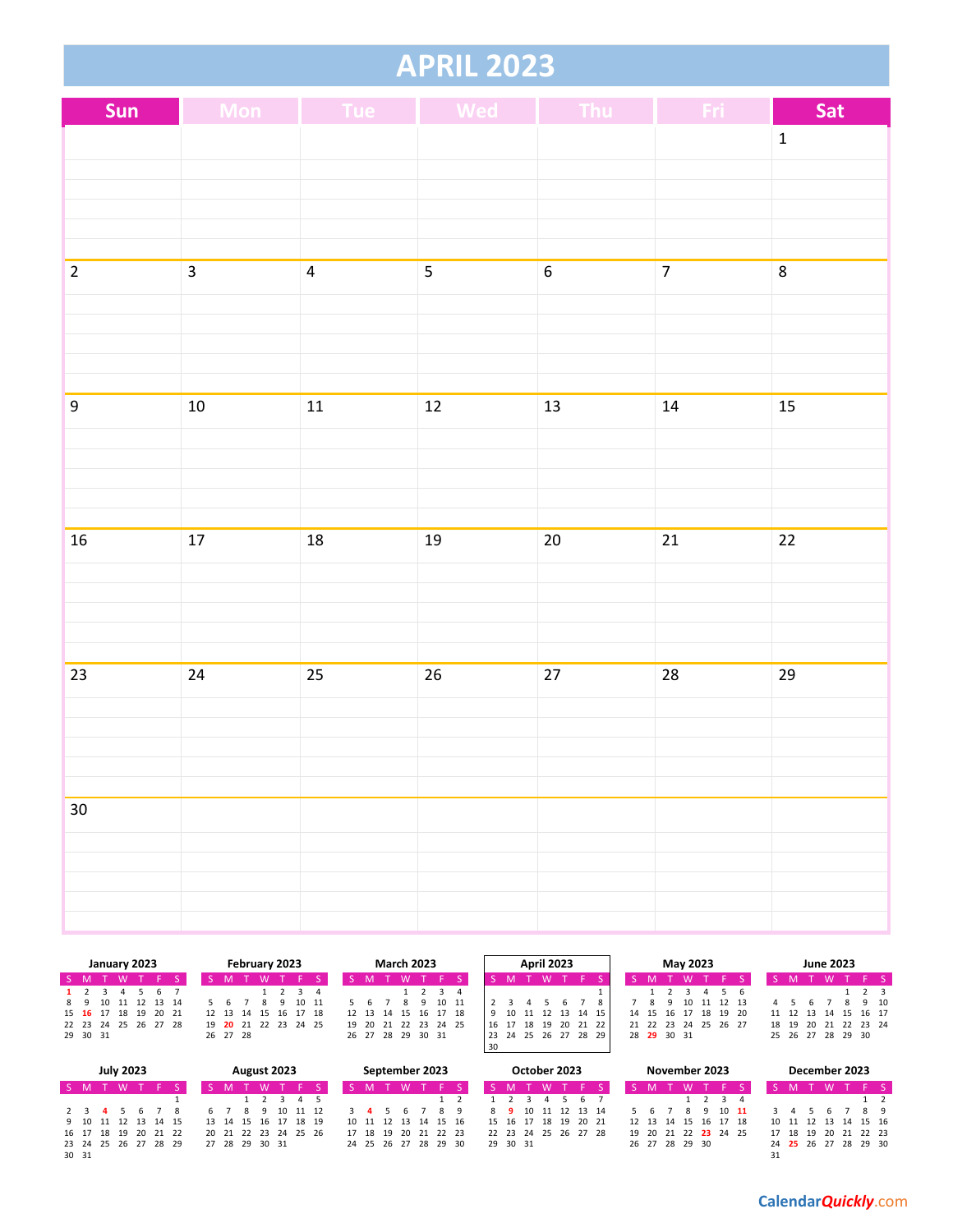#### **MAY 2023**

| Sun            | Mon Tue         |                  | <b>Wed</b>              | <b>Thursday</b>  | Fri                     | Sat              |
|----------------|-----------------|------------------|-------------------------|------------------|-------------------------|------------------|
|                | $\mathbf 1$     | $\overline{2}$   | $\overline{\mathbf{3}}$ | $\overline{4}$   | $\overline{\mathbf{5}}$ | $\boldsymbol{6}$ |
|                |                 |                  |                         |                  |                         |                  |
|                |                 |                  |                         |                  |                         |                  |
|                |                 |                  |                         |                  |                         |                  |
| $\overline{7}$ | $\overline{8}$  | $\boldsymbol{9}$ | $10\,$                  | ${\bf 11}$       | $12$                    | 13               |
|                |                 |                  |                         |                  |                         |                  |
|                |                 |                  |                         |                  |                         |                  |
|                |                 |                  |                         |                  |                         |                  |
|                |                 |                  |                         |                  |                         |                  |
| $14\,$         | $15\,$          | 16               | 17                      | $18\,$           | 19                      | 20               |
|                |                 |                  |                         |                  |                         |                  |
|                |                 |                  |                         |                  |                         |                  |
|                |                 |                  |                         |                  |                         |                  |
| 21             | $\overline{22}$ | 23               | $24\,$                  | $25\phantom{.0}$ | $26\,$                  | $27\,$           |
|                |                 |                  |                         |                  |                         |                  |
|                |                 |                  |                         |                  |                         |                  |
|                |                 |                  |                         |                  |                         |                  |
| 28             | 29              | 30 <sub>o</sub>  | 31                      |                  |                         |                  |
|                |                 |                  |                         |                  |                         |                  |
|                |                 |                  |                         |                  |                         |                  |
|                |                 |                  |                         |                  |                         |                  |
|                |                 |                  |                         |                  |                         |                  |
|                |                 |                  |                         |                  |                         |                  |
|                |                 |                  |                         |                  |                         |                  |
|                |                 |                  |                         |                  |                         |                  |
|                |                 |                  |                         |                  |                         |                  |

|                      |    | January 2023 |             | February 2023 |  |          |  |             |  |          |       |  |  | <b>March 2023</b>    |          |             |    |       | <b>April 2023</b> |                      |    |            |     | May 2023 |          |    |                   |       |          |       | <b>June 2023</b> |       |      |
|----------------------|----|--------------|-------------|---------------|--|----------|--|-------------|--|----------|-------|--|--|----------------------|----------|-------------|----|-------|-------------------|----------------------|----|------------|-----|----------|----------|----|-------------------|-------|----------|-------|------------------|-------|------|
| S M                  |    |              |             |               |  |          |  |             |  |          |       |  |  |                      |          |             |    |       |                   |                      |    |            |     |          |          |    |                   |       |          |       |                  |       |      |
| $1 \quad 2$          |    |              |             |               |  |          |  |             |  |          |       |  |  |                      |          | $3 \quad 4$ |    |       |                   |                      |    |            |     |          |          |    |                   |       |          |       |                  |       |      |
| 89                   | 10 |              | 11 12 13 14 |               |  |          |  |             |  |          | 10 11 |  |  |                      |          | 10 11       |    |       |                   |                      |    |            |     | 10       |          |    |                   |       |          |       |                  |       | 9 10 |
| 15 16 17 18 19 20 21 |    |              |             |               |  | 12 13 14 |  | 15          |  | 16 17 18 |       |  |  | 12 13 14 15          | 16 17 18 |             |    | 9 10  |                   | 11 12 13 14 15       | 14 | - 16<br>15 |     |          | 18 19    | 20 |                   |       | 11 12 13 | 14 15 |                  | 16 17 |      |
| 22 23 24 25 26 27 28 |    |              |             |               |  |          |  | 19 20 21 22 |  | 23 24 25 |       |  |  | 19 20 21 22 23 24 25 |          |             |    | 16 17 | 18 19             | 20 21 22             |    | 22 23      | -24 |          | 25 26 27 |    |                   | 18 19 |          |       | 20 21 22 23 24   |       |      |
| 29 30 31             |    |              |             |               |  | 26 27 28 |  |             |  |          |       |  |  | 26 27 28 29 30 31    |          |             |    |       |                   | 23 24 25 26 27 28 29 | 28 | 29 30 31   |     |          |          |    | 25 26 27 28 29 30 |       |          |       |                  |       |      |
|                      |    |              |             |               |  |          |  |             |  |          |       |  |  |                      |          |             | 30 |       |                   |                      |    |            |     |          |          |    |                   |       |          |       |                  |       |      |

|                      |                         | <b>July 2023</b> |                     |  |                |  | August 2023 |                      |    |  |  | September 2023       |  |          | October 2023         |             |  |                |  |          | November 2023              |               |                      | December 2023 |          |    |
|----------------------|-------------------------|------------------|---------------------|--|----------------|--|-------------|----------------------|----|--|--|----------------------|--|----------|----------------------|-------------|--|----------------|--|----------|----------------------------|---------------|----------------------|---------------|----------|----|
| S M                  |                         | T W              |                     |  |                |  |             |                      |    |  |  |                      |  |          | M                    |             |  |                |  | <b>W</b> |                            |               |                      |               | 'FS      |    |
|                      |                         |                  |                     |  |                |  |             | $3 \t3 \t4 \t5$      |    |  |  |                      |  |          |                      | 5 6 7       |  |                |  |          | 1 2 3 4                    |               |                      |               |          |    |
| 2 3                  | $\cdot$ $\cdot$ $\cdot$ |                  |                     |  |                |  |             | 10 11 12             |    |  |  |                      |  |          | 10 11 12 13 14       |             |  |                |  |          |                            | $10 \quad 11$ |                      |               |          | 89 |
|                      |                         |                  | 9 10 11 12 13 14 15 |  |                |  |             | 13 14 15 16 17 18 19 |    |  |  | 10 11 12 13 14 15 16 |  |          | 15 16 17 18 19 20 21 |             |  |                |  |          | 12  13  14  15  16  17  18 |               | 10 11 12 13 14 15 16 |               |          |    |
| 16 17 18 19          |                         |                  | 20 21 22            |  |                |  |             | 20 21 22 23 24 25 26 | 17 |  |  | 18 19 20 21 22 23    |  | 22 23 24 |                      | 25 26 27 28 |  |                |  |          | 19 20 21 22 23 24 25       |               | 17 18 19             | - 20          | 21 22 23 |    |
| 23 24 25 26 27 28 29 |                         |                  |                     |  | 27 28 29 30 31 |  |             |                      |    |  |  | 24 25 26 27 28 29 30 |  | 29 30 31 |                      |             |  | 26 27 28 29 30 |  |          |                            |               | 24 25 26 27 28 29 30 |               |          |    |
| 30 31                |                         |                  |                     |  |                |  |             |                      |    |  |  |                      |  |          |                      |             |  |                |  |          |                            |               |                      |               |          |    |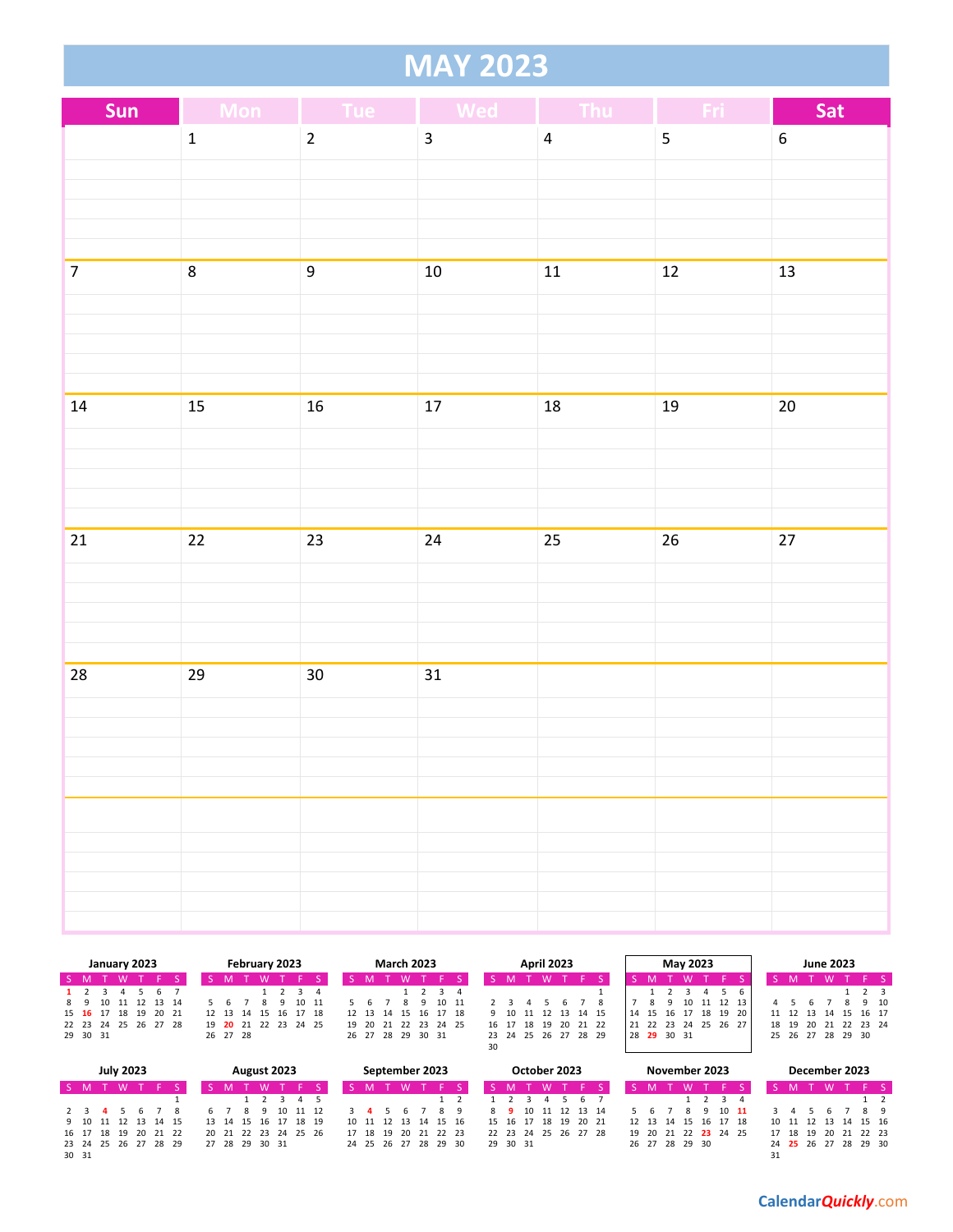#### **JUNE 2023**

| Sun            |                | Mon Tue Wed      |                | $\blacksquare$ Thu | Fri             | Sat                     |
|----------------|----------------|------------------|----------------|--------------------|-----------------|-------------------------|
|                |                |                  |                | $\mathbf 1$        | $\overline{2}$  | $\overline{\mathbf{3}}$ |
|                |                |                  |                |                    |                 |                         |
|                |                |                  |                |                    |                 |                         |
|                |                |                  |                |                    |                 |                         |
| $\overline{4}$ | $\overline{5}$ | $\boldsymbol{6}$ | $\overline{7}$ | $\overline{8}$     | 9               | $10\,$                  |
|                |                |                  |                |                    |                 |                         |
|                |                |                  |                |                    |                 |                         |
|                |                |                  |                |                    |                 |                         |
|                |                |                  |                |                    |                 |                         |
| ${\bf 11}$     | $12\,$         | $13\,$           | 14             | $15\,$             | $16\,$          | 17                      |
|                |                |                  |                |                    |                 |                         |
|                |                |                  |                |                    |                 |                         |
|                |                |                  |                |                    |                 |                         |
| ${\bf 18}$     | $19\,$         | $20\,$           | $21\,$         | $22\,$             | 23              | $24\,$                  |
|                |                |                  |                |                    |                 |                         |
|                |                |                  |                |                    |                 |                         |
|                |                |                  |                |                    |                 |                         |
| 25             | 26             | $27\,$           | 28             | 29                 | 30 <sub>o</sub> |                         |
|                |                |                  |                |                    |                 |                         |
|                |                |                  |                |                    |                 |                         |
|                |                |                  |                |                    |                 |                         |
|                |                |                  |                |                    |                 |                         |
|                |                |                  |                |                    |                 |                         |
|                |                |                  |                |                    |                 |                         |
|                |                |                  |                |                    |                 |                         |
|                |                |                  |                |                    |                 |                         |

|                      |    |    | January 2023 |             |  | February 2023 |                      | <b>March 2023</b> |       |  |  |                      |  | <b>April 2023</b> |    |         |    |    | May 2023             |    |             |   |    |                      | <b>June 2023</b> |    |    |    |                   |    |             |      |
|----------------------|----|----|--------------|-------------|--|---------------|----------------------|-------------------|-------|--|--|----------------------|--|-------------------|----|---------|----|----|----------------------|----|-------------|---|----|----------------------|------------------|----|----|----|-------------------|----|-------------|------|
| $S$ M                |    | M  |              |             |  |               |                      |                   |       |  |  |                      |  |                   |    |         |    |    |                      |    |             |   |    |                      |                  |    |    |    |                   |    |             |      |
|                      |    |    |              |             |  |               |                      |                   |       |  |  |                      |  | $3 \quad 4$       |    |         |    |    |                      |    |             |   |    |                      | $\mathbf{b}$     |    |    |    |                   |    | $2 \quad 3$ |      |
| 89                   | 10 |    |              | 11 12 13 14 |  |               |                      |                   |       |  |  |                      |  | 10 11             |    |         |    |    |                      |    |             | 9 | 10 | 11 12 13             |                  |    |    |    |                   |    |             | 9 10 |
| 15 16 17             |    | 18 | - 19         | 20 21       |  | 12 13 14      | 15                   | 16                | 17 18 |  |  | 12 13 14 15 16 17 18 |  |                   |    | 9 10 11 |    |    | 12 13 14 15          | 14 | 15 16       |   | 17 | 18 19 20             |                  |    |    |    | 14                | 15 | 16 17       |      |
| 22 23 24 25 26 27 28 |    |    |              |             |  |               | 19 20 21 22 23 24 25 |                   |       |  |  | 19 20 21             |  | 22 23 24 25       |    | 16 17   | 18 | 19 | 20 21 22             |    |             |   |    | 21 22 23 24 25 26 27 |                  | 18 | 19 | 20 | 21 22 23 24       |    |             |      |
| 29 30 31             |    |    |              |             |  | 26 27 28      |                      |                   |       |  |  | 26 27 28 29 30 31    |  |                   |    |         |    |    | 23 24 25 26 27 28 29 |    | 28 29 30 31 |   |    |                      |                  |    |    |    | 25 26 27 28 29 30 |    |             |      |
|                      |    |    |              |             |  |               |                      |                   |       |  |  |                      |  |                   | 30 |         |    |    |                      |    |             |   |    |                      |                  |    |    |    |                   |    |             |      |
|                      |    |    |              |             |  |               |                      |                   |       |  |  |                      |  |                   |    |         |    |    |                      |    |             |   |    |                      |                  |    |    |    |                   |    |             |      |

|             | <b>July 2023</b><br>August 2023 |  |           |  |                      |  |  |  |  |  |                |    | September 2023       |  |    |                      | October 2023 |  |  |                      | November 2023  |  |    |                   |                 |               | December 2023              |  |          |  |                      |  |
|-------------|---------------------------------|--|-----------|--|----------------------|--|--|--|--|--|----------------|----|----------------------|--|----|----------------------|--------------|--|--|----------------------|----------------|--|----|-------------------|-----------------|---------------|----------------------------|--|----------|--|----------------------|--|
| IS M        |                                 |  |           |  |                      |  |  |  |  |  |                |    |                      |  |    |                      |              |  |  |                      |                |  |    |                   |                 |               |                            |  |          |  |                      |  |
|             |                                 |  |           |  |                      |  |  |  |  |  |                |    | 1 2 3 4 5            |  |    |                      |              |  |  |                      | 4 5 6 7        |  |    |                   | $1 \t2 \t3 \t4$ |               |                            |  |          |  |                      |  |
|             |                                 |  | 2 3 4 5 6 |  |                      |  |  |  |  |  |                | 10 | 11 12                |  | -3 |                      |              |  |  |                      | 10 11 12 13 14 |  |    |                   | Q               | $10 \quad 11$ |                            |  |          |  | <b>R</b> 9           |  |
|             |                                 |  |           |  | 9 10 11 12 13 14 15  |  |  |  |  |  |                |    | 13 14 15 16 17 18 19 |  |    | 10 11 12 13 14 15 16 |              |  |  | 15 16 17 18 19 20 21 |                |  |    |                   |                 |               | 12  13  14  15  16  17  18 |  |          |  | 10 11 12 13 14 15 16 |  |
| 16 17 18 19 |                                 |  |           |  | 20 21 22             |  |  |  |  |  |                |    | 20 21 22 23 24 25 26 |  |    | 17 18 19             | 20 21 22 23  |  |  | 22 23 24 25 26 27 28 |                |  | 19 | 20 21 22 23 24 25 |                 |               |                            |  | 17 18 19 |  | 20 21 22 23          |  |
|             |                                 |  |           |  | 23 24 25 26 27 28 29 |  |  |  |  |  | 27 28 29 30 31 |    |                      |  |    | 24 25 26 27 28 29 30 |              |  |  | 29 30 31             |                |  |    | 26 27 28 29 30    |                 |               |                            |  |          |  | 24 25 26 27 28 29 30 |  |
| 30 31       |                                 |  |           |  |                      |  |  |  |  |  |                |    |                      |  |    |                      |              |  |  |                      |                |  |    |                   |                 |               |                            |  |          |  |                      |  |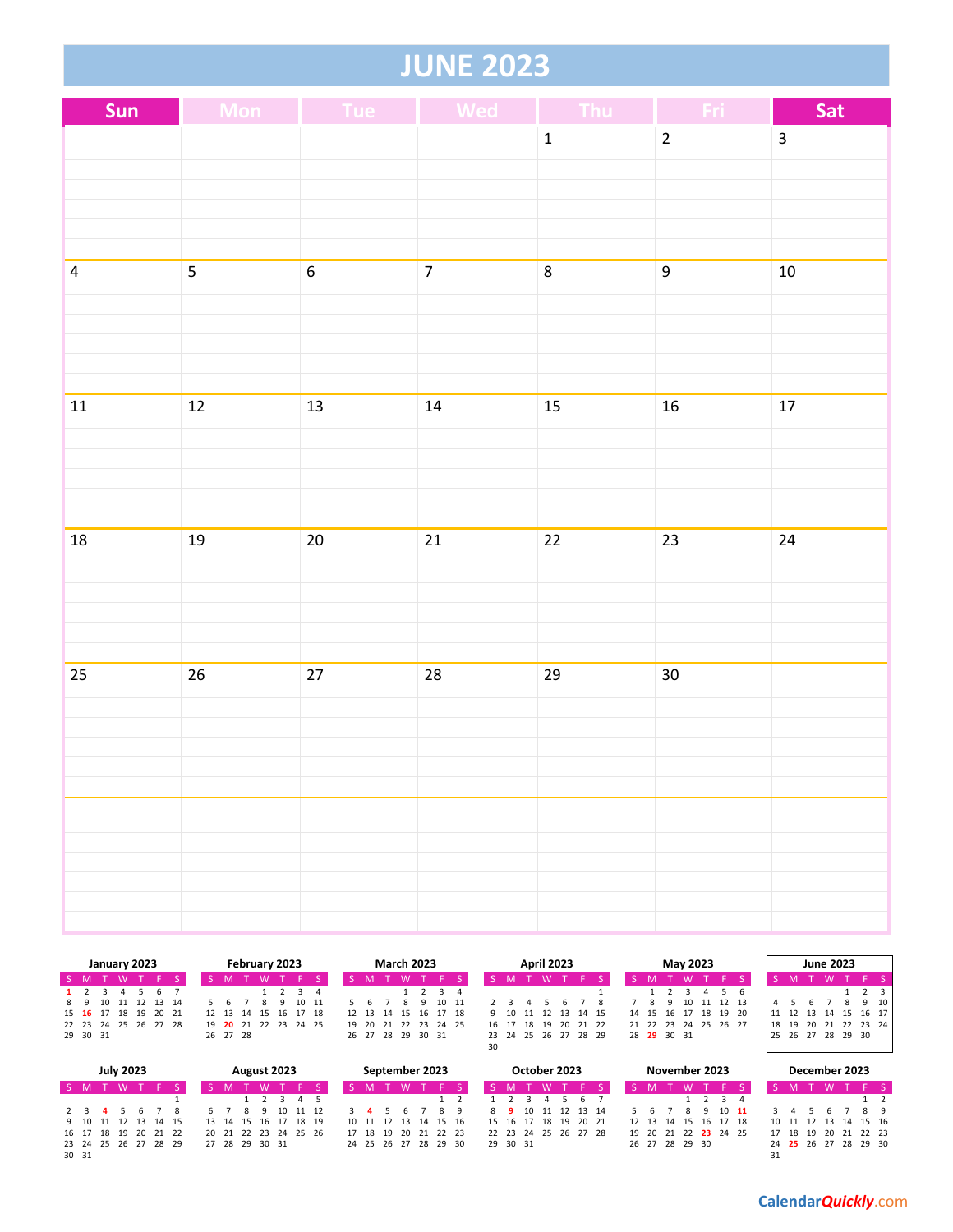#### **JULY 2023**

| Sun              |                | Mon Tue Wed             |                 | $\blacksquare$ Thu | <b>Section</b> | Sat          |
|------------------|----------------|-------------------------|-----------------|--------------------|----------------|--------------|
|                  |                |                         |                 |                    |                | $\mathbf{1}$ |
|                  |                |                         |                 |                    |                |              |
|                  |                |                         |                 |                    |                |              |
|                  |                |                         |                 |                    |                |              |
| $\overline{2}$   | $\overline{3}$ | $\overline{\mathbf{4}}$ | 5               | $\boldsymbol{6}$   | $\overline{7}$ | 8            |
|                  |                |                         |                 |                    |                |              |
|                  |                |                         |                 |                    |                |              |
|                  |                |                         |                 |                    |                |              |
| $\boldsymbol{9}$ | $10\,$         | $11\,$                  | $\overline{12}$ | $13$               | ${\bf 14}$     | 15           |
|                  |                |                         |                 |                    |                |              |
|                  |                |                         |                 |                    |                |              |
|                  |                |                         |                 |                    |                |              |
|                  |                |                         |                 |                    |                |              |
| ${\bf 16}$       | $17\,$         | $18\,$                  | 19              | $20\,$             | 21             | $22\,$       |
|                  |                |                         |                 |                    |                |              |
|                  |                |                         |                 |                    |                |              |
|                  |                |                         |                 |                    |                |              |
| 23               | 24             | 25                      | 26              | 27                 | 28             | 29           |
|                  |                |                         |                 |                    |                |              |
|                  |                |                         |                 |                    |                |              |
|                  |                |                         |                 |                    |                |              |
| $30\,$           | 31             |                         |                 |                    |                |              |
|                  |                |                         |                 |                    |                |              |
|                  |                |                         |                 |                    |                |              |
|                  |                |                         |                 |                    |                |              |
|                  |                |                         |                 |                    |                |              |

|          |  |   | January 2023 |                      |                      |          |  | February 2023 |                      |  |   | <b>March 2023</b> |   |   |                            |    |  | <b>April 2023</b> |                      |  |                      | <b>May 2023</b> |               |  |                      | <b>June 2023</b> |        |       |  |
|----------|--|---|--------------|----------------------|----------------------|----------|--|---------------|----------------------|--|---|-------------------|---|---|----------------------------|----|--|-------------------|----------------------|--|----------------------|-----------------|---------------|--|----------------------|------------------|--------|-------|--|
| S M'     |  | M |              |                      |                      |          |  |               |                      |  |   |                   | W |   |                            |    |  |                   |                      |  |                      |                 |               |  |                      |                  |        |       |  |
| 1 2      |  |   |              | -6                   |                      |          |  |               |                      |  |   |                   |   |   | $1 \t2 \t3 \t4$            |    |  |                   |                      |  |                      |                 |               |  |                      |                  |        | 1 2 3 |  |
|          |  |   |              | 8 9 10 11 12 13 14   |                      |          |  |               | 10 11                |  | 6 |                   | 8 | q | 10 11                      |    |  |                   |                      |  | 8                    |                 | 9 10 11 12 13 |  | 4 5                  |                  | 8 9 10 |       |  |
|          |  |   |              | 15 16 17 18 19 20 21 |                      | 12 13 14 |  |               | 15 16 17 18          |  |   |                   |   |   | 12  13  14  15  16  17  18 |    |  |                   | 9 10 11 12 13 14 15  |  | 14 15 16 17 18 19 20 |                 |               |  | 11 12 13 14 15 16 17 |                  |        |       |  |
|          |  |   |              |                      | 22 23 24 25 26 27 28 |          |  |               | 19 20 21 22 23 24 25 |  |   |                   |   |   | 19 20 21 22 23 24 25       |    |  | 16 17 18 19       | 20 21 22             |  | 21 22 23 24 25 26 27 |                 |               |  | 18 19 20 21 22 23 24 |                  |        |       |  |
| 29 30 31 |  |   |              |                      |                      | 26 27 28 |  |               |                      |  |   | 26 27 28 29 30 31 |   |   |                            |    |  |                   | 23 24 25 26 27 28 29 |  | 28 29 30 31          |                 |               |  | 25 26 27 28 29 30    |                  |        |       |  |
|          |  |   |              |                      |                      |          |  |               |                      |  |   |                   |   |   |                            | 30 |  |                   |                      |  |                      |                 |               |  |                      |                  |        |       |  |

|                      | <b>July 2023</b> |  |  |  | August 2023    |     |                      |    |       |  | September 2023       |  |                      | October 2023   |       |       |    |  | November 2023  |   |  |                            |    |          | December 2023        |          |    |
|----------------------|------------------|--|--|--|----------------|-----|----------------------|----|-------|--|----------------------|--|----------------------|----------------|-------|-------|----|--|----------------|---|--|----------------------------|----|----------|----------------------|----------|----|
| SM.                  | <b>W</b>         |  |  |  |                |     |                      |    |       |  |                      |  |                      |                |       |       |    |  |                | W |  |                            |    |          |                      |          |    |
|                      |                  |  |  |  |                | 4 5 |                      |    |       |  |                      |  |                      |                |       |       | 67 |  |                |   |  |                            |    |          |                      |          |    |
|                      |                  |  |  |  |                |     |                      |    |       |  |                      |  |                      | 10 11 12 13 14 |       |       |    |  |                |   |  |                            |    |          |                      |          | 89 |
| 9 10 11 12 13 14 15  |                  |  |  |  |                |     | 13 14 15 16 17 18 19 |    |       |  | 10 11 12 13 14 15 16 |  | 15 16 17             |                | 18 19 | 20 21 |    |  |                |   |  | 12  13  14  15  16  17  18 |    |          | 10 11 12 13 14 15 16 |          |    |
| 16 17 18 19 20 21 22 |                  |  |  |  |                |     | 20 21 22 23 24 25 26 | 17 | 18 19 |  | 20 21 22 23          |  | 22 23 24 25 26 27 28 |                |       |       |    |  |                |   |  | 19 20 21 22 23 24 25       |    | 17 18 19 | 20                   | 21 22 23 |    |
| 23 24 25 26 27 28 29 |                  |  |  |  | 27 28 29 30 31 |     |                      |    |       |  | 24 25 26 27 28 29 30 |  | 29 30 31             |                |       |       |    |  | 26 27 28 29 30 |   |  |                            |    |          | 24 25 26 27 28 29 30 |          |    |
| 30 31                |                  |  |  |  |                |     |                      |    |       |  |                      |  |                      |                |       |       |    |  |                |   |  |                            | 31 |          |                      |          |    |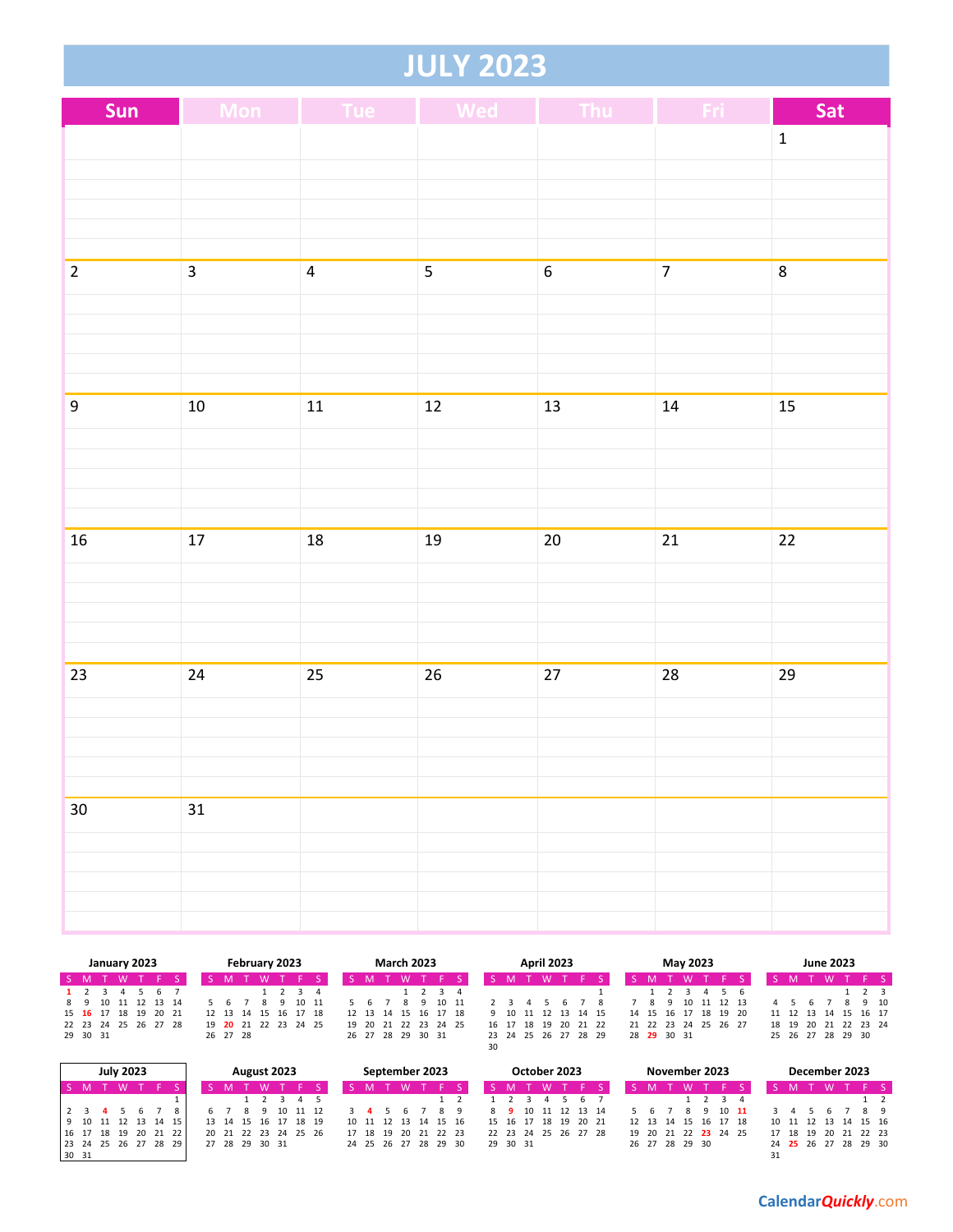#### **AUGUST 2023**

| <b>Mon</b>     |              |                         | Thu                                                         | Fri                             | Sat                |
|----------------|--------------|-------------------------|-------------------------------------------------------------|---------------------------------|--------------------|
|                | $\mathbf 1$  | $\overline{2}$          | $\overline{\mathbf{3}}$                                     | $\overline{4}$                  | 5                  |
|                |              |                         |                                                             |                                 |                    |
|                |              |                         |                                                             |                                 |                    |
|                |              |                         |                                                             |                                 |                    |
| $\overline{7}$ |              |                         |                                                             |                                 | $12\,$             |
|                |              |                         |                                                             |                                 |                    |
|                |              |                         |                                                             |                                 |                    |
|                |              |                         |                                                             |                                 |                    |
|                |              |                         |                                                             |                                 |                    |
|                |              |                         |                                                             |                                 | 19                 |
|                |              |                         |                                                             |                                 |                    |
|                |              |                         |                                                             |                                 |                    |
|                |              |                         |                                                             |                                 |                    |
| $21\,$         | $22\,$       | 23                      | 24                                                          | 25                              | 26                 |
|                |              |                         |                                                             |                                 |                    |
|                |              |                         |                                                             |                                 |                    |
|                |              |                         |                                                             |                                 |                    |
|                |              |                         |                                                             |                                 |                    |
|                |              |                         |                                                             |                                 |                    |
|                |              |                         |                                                             |                                 |                    |
|                |              |                         |                                                             |                                 |                    |
|                |              |                         |                                                             |                                 |                    |
|                |              |                         |                                                             |                                 |                    |
|                |              |                         |                                                             |                                 |                    |
|                |              |                         |                                                             |                                 |                    |
|                |              |                         |                                                             |                                 |                    |
|                | $14\,$<br>28 | $\bf 8$<br>$15\,$<br>29 | <b>Tue Wed</b><br>$\boldsymbol{9}$<br>16<br>30 <sub>o</sub> | $10\,$<br>17<br>$\overline{31}$ | $11$<br>${\bf 18}$ |

|                      |  |   | January 2023 |                |  |          | February 2023              |  |       |  | <b>March 2023</b> |  |                            |    |          | <b>April 2023</b>    |          |  |             |   | May 2023 |                                        |  |                      | <b>June 2023</b> |      |  |
|----------------------|--|---|--------------|----------------|--|----------|----------------------------|--|-------|--|-------------------|--|----------------------------|----|----------|----------------------|----------|--|-------------|---|----------|----------------------------------------|--|----------------------|------------------|------|--|
| S M                  |  | W |              |                |  |          |                            |  |       |  |                   |  |                            |    |          |                      |          |  |             |   |          |                                        |  |                      |                  |      |  |
|                      |  |   |              | 6              |  |          |                            |  |       |  |                   |  | $\overline{3}$ 4           |    |          |                      |          |  |             |   |          |                                        |  |                      |                  |      |  |
| 89                   |  |   |              | 10 11 12 13 14 |  |          |                            |  | 10 11 |  |                   |  | 10 11                      |    |          |                      |          |  |             | 9 | 10       | 11 12 13                               |  |                      |                  | 9 10 |  |
| 15 16 17 18 19 20 21 |  |   |              |                |  |          | 12  13  14  15  16  17  18 |  |       |  |                   |  | 12  13  14  15  16  17  18 |    |          | 9 10 11 12 13 14 15  |          |  |             |   |          | 14    15    16    17    18    19    20 |  | 11 12 13 14 15 16 17 |                  |      |  |
| 22 23 24 25 26 27 28 |  |   |              |                |  |          | 19 20 21 22 23 24 25       |  |       |  |                   |  | 19 20 21 22 23 24 25       |    | 16 17 18 | 19                   | 20 21 22 |  |             |   |          | 21 22 23 24 25 26 27                   |  | 18 19 20 21 22 23 24 |                  |      |  |
| 29 30 31             |  |   |              |                |  | 26 27 28 |                            |  |       |  | 26 27 28 29 30 31 |  |                            | 30 |          | 23 24 25 26 27 28 29 |          |  | 28 29 30 31 |   |          |                                        |  | 25 26 27 28 29 30    |                  |      |  |
|                      |  |   |              |                |  |          |                            |  |       |  |                   |  |                            |    |          |                      |          |  |             |   |          |                                        |  |                      |                  |      |  |

| <b>July 2023</b><br>August 2023 |  |  |     |  |  |  |    |  |  |             | September 2023 |                      |                      |  | October 2023 |  |                      |             | November 2023 |  |  |                            | December 2023 |  |  |                      |  |    |
|---------------------------------|--|--|-----|--|--|--|----|--|--|-------------|----------------|----------------------|----------------------|--|--------------|--|----------------------|-------------|---------------|--|--|----------------------------|---------------|--|--|----------------------|--|----|
|                                 |  |  |     |  |  |  |    |  |  |             |                |                      |                      |  |              |  |                      |             |               |  |  |                            |               |  |  |                      |  |    |
|                                 |  |  |     |  |  |  |    |  |  |             |                |                      |                      |  |              |  |                      |             | 567           |  |  |                            |               |  |  |                      |  |    |
| 2 3 4                           |  |  | 567 |  |  |  |    |  |  |             | 10             | 11 12                |                      |  |              |  | 8 9 10               | 11 12 13 14 |               |  |  |                            | $10 \quad 11$ |  |  |                      |  | 89 |
| 9 10 11 12 13 14 15             |  |  |     |  |  |  |    |  |  |             |                | 13 14 15 16 17 18 19 | 10 11 12 13 14 15 16 |  |              |  | 15 16 17 18 19 20 21 |             |               |  |  | 12  13  14  15  16  17  18 |               |  |  | 10 11 12 13 14 15 16 |  |    |
| 16 17 18 19 20 21 22            |  |  |     |  |  |  |    |  |  |             |                | 20 21 22 23 24 25 26 | 17 18 19 20 21 22 23 |  |              |  | 22 23 24 25 26 27 28 |             |               |  |  | 19 20 21 22 23 24 25       |               |  |  | 17 18 19 20 21 22 23 |  |    |
| 23 24 25 26 27 28 29            |  |  |     |  |  |  | 27 |  |  | 28 29 30 31 |                |                      | 24 25 26 27 28 29 30 |  |              |  | 29 30 31             |             |               |  |  | 26 27 28 29 30             |               |  |  | 24 25 26 27 28 29 30 |  |    |
| 30 31                           |  |  |     |  |  |  |    |  |  |             |                |                      |                      |  |              |  |                      |             |               |  |  |                            |               |  |  |                      |  |    |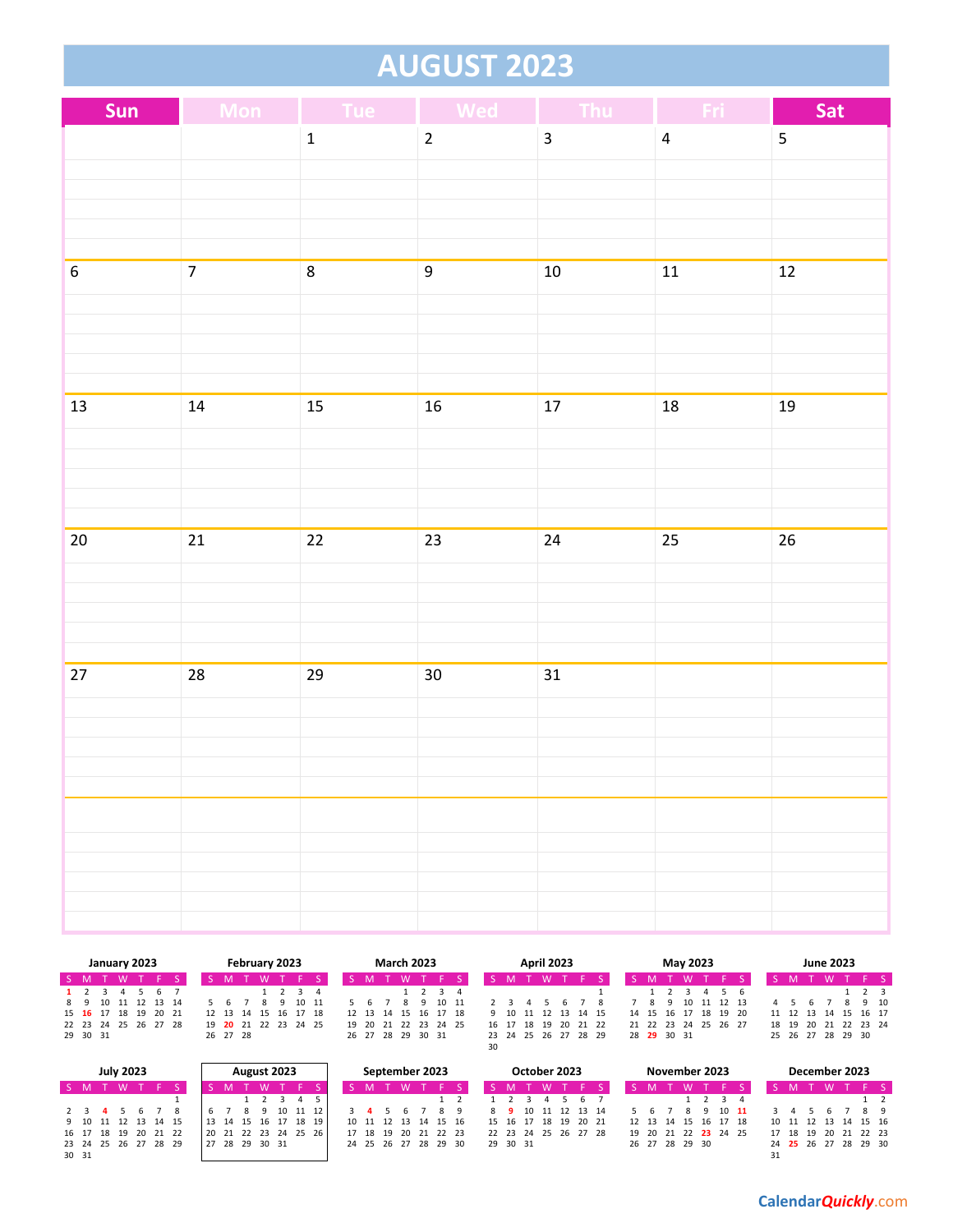## **SEPTEMBER 2023**

| Sun          |                         | Mon Tue Wed             |                  | Thu            | - Fri -      | Sat            |
|--------------|-------------------------|-------------------------|------------------|----------------|--------------|----------------|
|              |                         |                         |                  |                | $\mathbf{1}$ | $\overline{2}$ |
|              |                         |                         |                  |                |              |                |
|              |                         |                         |                  |                |              |                |
|              |                         |                         |                  |                |              |                |
| $\mathbf{3}$ | $\overline{\mathbf{4}}$ | $\overline{\mathbf{5}}$ | $\boldsymbol{6}$ | $\overline{7}$ | $\bf 8$      | 9              |
|              |                         |                         |                  |                |              |                |
|              |                         |                         |                  |                |              |                |
|              |                         |                         |                  |                |              |                |
|              |                         |                         |                  |                |              |                |
| $10\,$       | $11\,$                  | $\overline{12}$         | 13               | ${\bf 14}$     | 15           | 16             |
|              |                         |                         |                  |                |              |                |
|              |                         |                         |                  |                |              |                |
|              |                         |                         |                  |                |              |                |
| $17\,$       | $18\,$                  | $19\,$                  | $20\overline{)}$ | $21\,$         | 22           | 23             |
|              |                         |                         |                  |                |              |                |
|              |                         |                         |                  |                |              |                |
|              |                         |                         |                  |                |              |                |
|              |                         |                         |                  |                |              |                |
| $24\,$       | 25                      | $26\,$                  | 27               | 28             | 29           | 30             |
|              |                         |                         |                  |                |              |                |
|              |                         |                         |                  |                |              |                |
|              |                         |                         |                  |                |              |                |
|              |                         |                         |                  |                |              |                |
|              |                         |                         |                  |                |              |                |
|              |                         |                         |                  |                |              |                |
|              |                         |                         |                  |                |              |                |
|              |                         |                         |                  |                |              |                |

|                      |         |     |  | January 2023       |     |  |  |    |          |  | February 2023 |         |                            |                   |  | <b>March 2023</b> |  |                            |  |    |  | <b>April 2023</b> |                      |                      |  |                      | May 2023 |  |                      | <b>June 2023</b> |        |                |  |
|----------------------|---------|-----|--|--------------------|-----|--|--|----|----------|--|---------------|---------|----------------------------|-------------------|--|-------------------|--|----------------------------|--|----|--|-------------------|----------------------|----------------------|--|----------------------|----------|--|----------------------|------------------|--------|----------------|--|
| S M                  |         | T W |  |                    |     |  |  |    |          |  |               |         |                            |                   |  |                   |  |                            |  |    |  |                   |                      |                      |  |                      |          |  |                      |                  |        |                |  |
|                      | 1 2 3 4 |     |  |                    | 567 |  |  |    |          |  |               | 1 2 3 4 |                            |                   |  |                   |  | $\frac{3}{4}$              |  |    |  |                   |                      |                      |  |                      |          |  |                      |                  |        | 2 <sub>3</sub> |  |
|                      |         |     |  | 8 9 10 11 12 13 14 |     |  |  | 56 |          |  |               |         | 10 11                      | 567               |  | 8                 |  | 10 11                      |  |    |  |                   |                      |                      |  | 8 9 10 11 12 13      |          |  |                      |                  | 8 9 10 |                |  |
| 15 16 17 18 19 20 21 |         |     |  |                    |     |  |  |    |          |  |               |         | 12  13  14  15  16  17  18 |                   |  |                   |  | 12  13  14  15  16  17  18 |  |    |  |                   |                      | 9 10 11 12 13 14 15  |  | 14 15 16 17 18 19 20 |          |  | 11 12 13 14 15 16 17 |                  |        |                |  |
| 22 23 24 25 26 27 28 |         |     |  |                    |     |  |  |    |          |  |               |         | 19 20 21 22 23 24 25       |                   |  |                   |  | 19 20 21 22 23 24 25       |  |    |  |                   |                      | 16 17 18 19 20 21 22 |  | 21 22 23 24 25 26 27 |          |  | 18 19 20 21 22 23 24 |                  |        |                |  |
| 29 30 31             |         |     |  |                    |     |  |  |    | 26 27 28 |  |               |         |                            | 26 27 28 29 30 31 |  |                   |  |                            |  |    |  |                   | 23 24 25 26 27 28 29 |                      |  | 28 29 30 31          |          |  | 25 26 27 28 29 30    |                  |        |                |  |
|                      |         |     |  |                    |     |  |  |    |          |  |               |         |                            |                   |  |                   |  |                            |  | 30 |  |                   |                      |                      |  |                      |          |  |                      |                  |        |                |  |

|                      | <b>July 2023</b><br>August 2023 |                |   |  |  |  |  |  |  |                      |    |       |  | September 2023 |     |  | October 2023         |  |                      |                | November 2023 |  |  |                      | December 2023 |                                        |          |                      |      |          |            |  |
|----------------------|---------------------------------|----------------|---|--|--|--|--|--|--|----------------------|----|-------|--|----------------|-----|--|----------------------|--|----------------------|----------------|---------------|--|--|----------------------|---------------|----------------------------------------|----------|----------------------|------|----------|------------|--|
| $S$ M                |                                 |                | M |  |  |  |  |  |  |                      |    |       |  |                |     |  |                      |  |                      |                |               |  |  |                      |               |                                        |          |                      |      |          |            |  |
|                      |                                 |                |   |  |  |  |  |  |  |                      |    |       |  |                |     |  |                      |  |                      |                |               |  |  |                      |               |                                        |          |                      |      |          |            |  |
|                      |                                 | $\blacksquare$ |   |  |  |  |  |  |  |                      | 10 | 11 12 |  |                |     |  |                      |  |                      | 10 11 12 13 14 |               |  |  |                      |               | $10 \quad 11$                          |          |                      |      |          | <b>R</b> 9 |  |
| 9 10 11 12 13 14 15  |                                 |                |   |  |  |  |  |  |  | 13 14 15 16 17 18 19 |    |       |  | -11            | 12  |  | 13 14 15 16          |  | 15 16 17 18 19 20 21 |                |               |  |  |                      |               | 12    13    14    15    16    17    18 |          | 10 11 12 13 14 15 16 |      |          |            |  |
| 16 17 18 19 20 21 22 |                                 |                |   |  |  |  |  |  |  | 20 21 22 23 24 25 26 |    |       |  | 18             | -19 |  | 20 21 22 23          |  | 22 23 24 25 26 27 28 |                |               |  |  | 19 20 21 22 23 24 25 |               |                                        | 17 18 19 |                      | - 20 | 21 22 23 |            |  |
| 23 24 25 26 27 28 29 |                                 |                |   |  |  |  |  |  |  | 27 28 29 30 31       |    |       |  |                |     |  | 24 25 26 27 28 29 30 |  | 29 30 31             |                |               |  |  | 26 27 28 29 30       |               |                                        |          | 24 25 26 27 28 29 30 |      |          |            |  |
| 30 31                |                                 |                |   |  |  |  |  |  |  |                      |    |       |  |                |     |  |                      |  |                      |                |               |  |  |                      |               |                                        |          |                      |      |          |            |  |

|    |    |    | December 2023 |                |    |                |
|----|----|----|---------------|----------------|----|----------------|
|    |    |    |               |                |    |                |
|    |    |    |               |                | 1  | $\overline{2}$ |
| 3  | 4  | 5  | 6             | $\overline{7}$ | R  | q              |
| 10 | 11 |    | 12 13         | 14             | 15 | 16             |
| 17 | 18 | 19 | 20            | 21             | 22 | フコ             |
|    | 25 |    | 26 27         | 28             | 29 | ٩n             |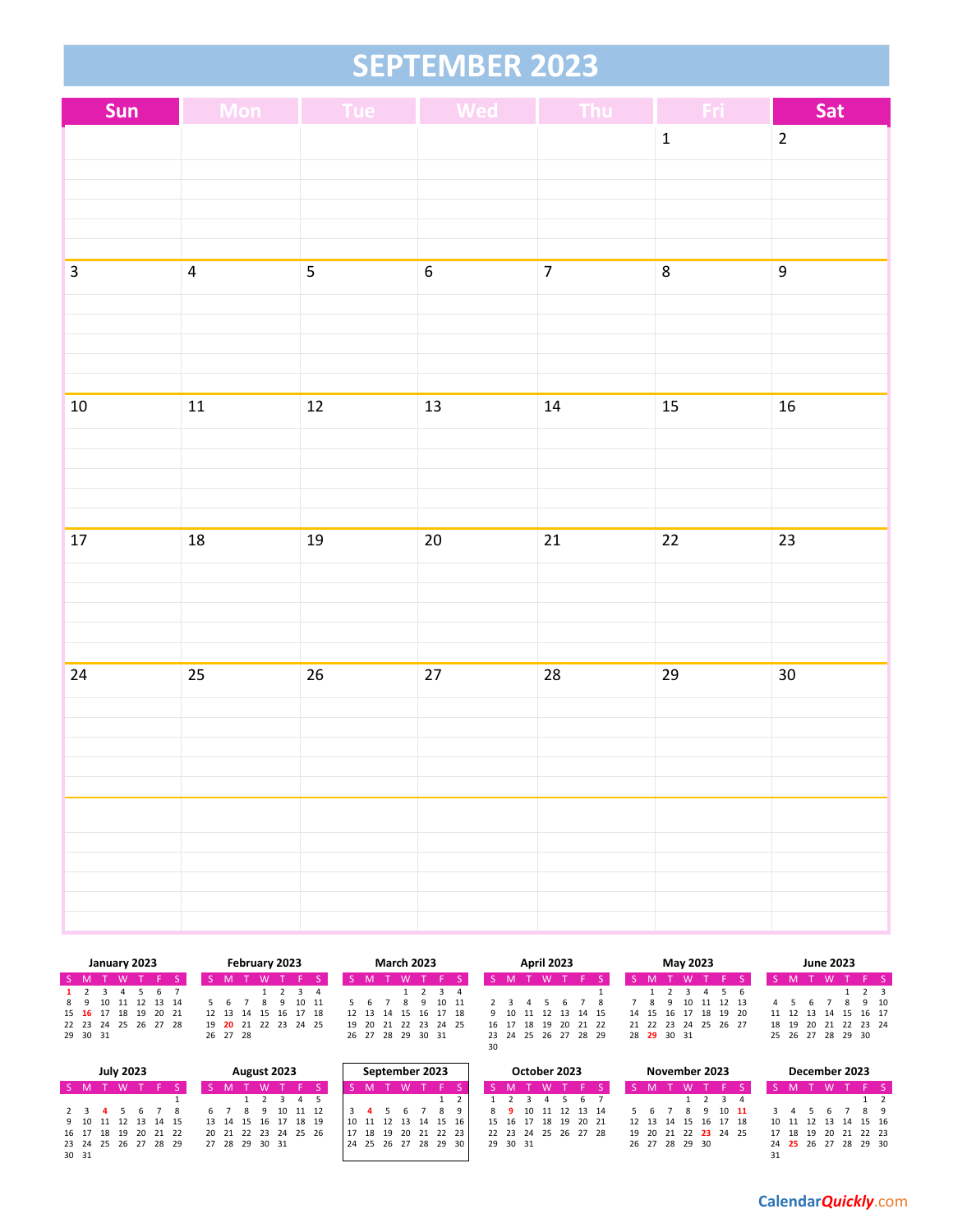# **OCTOBER 2023**

| Sun            | <b>Mon</b>       | <b>Example 1</b> Tue Med |                | Thu    | -Fri             | Sat             |
|----------------|------------------|--------------------------|----------------|--------|------------------|-----------------|
| $\binom{2}{1}$ | $\overline{2}$   | $\overline{\mathbf{3}}$  | $\overline{4}$ | 5      | $\boldsymbol{6}$ | $\overline{7}$  |
|                |                  |                          |                |        |                  |                 |
|                |                  |                          |                |        |                  |                 |
|                |                  |                          |                |        |                  |                 |
| $\bf 8$        | $\boldsymbol{9}$ | $10\,$                   | $11$           | $12\,$ | $13\,$           | $14\,$          |
|                |                  |                          |                |        |                  |                 |
|                |                  |                          |                |        |                  |                 |
|                |                  |                          |                |        |                  |                 |
|                |                  |                          |                |        |                  |                 |
| 15             | ${\bf 16}$       | $17\,$                   | $18\,$         | $19\,$ | $20\,$           | $\overline{21}$ |
|                |                  |                          |                |        |                  |                 |
|                |                  |                          |                |        |                  |                 |
|                |                  |                          |                |        |                  |                 |
| $22\,$         | $23\,$           | $24\,$                   | $25\,$         | $26\,$ | $27\,$           | 28              |
|                |                  |                          |                |        |                  |                 |
|                |                  |                          |                |        |                  |                 |
|                |                  |                          |                |        |                  |                 |
|                |                  |                          |                |        |                  |                 |
| 29             | 30 <sub>o</sub>  | 31                       |                |        |                  |                 |
|                |                  |                          |                |        |                  |                 |
|                |                  |                          |                |        |                  |                 |
|                |                  |                          |                |        |                  |                 |
|                |                  |                          |                |        |                  |                 |
|                |                  |                          |                |        |                  |                 |
|                |                  |                          |                |        |                  |                 |
|                |                  |                          |                |        |                  |                 |
|                |                  |                          |                |        |                  |                 |

|          |    |  | January 2023 |                      |  |          | February 2023        |   |             |  |  | <b>March 2023</b> |                            |    |  | <b>April 2023</b>    |  |          |                                  |    | May 2023 |             |   |                      | <b>June 2023</b> |        |  |
|----------|----|--|--------------|----------------------|--|----------|----------------------|---|-------------|--|--|-------------------|----------------------------|----|--|----------------------|--|----------|----------------------------------|----|----------|-------------|---|----------------------|------------------|--------|--|
| S M      |    |  |              | TWTFS                |  |          | W                    |   |             |  |  | M                 |                            |    |  |                      |  |          |                                  |    | W        |             |   |                      |                  |        |  |
| 1 2      |    |  |              | 5 6 7                |  |          |                      |   |             |  |  |                   | $1 \t2 \t3 \t4$            |    |  |                      |  |          |                                  |    |          |             |   |                      |                  |        |  |
|          | 89 |  |              | 10 11 12 13 14       |  |          |                      | Q | 10 11       |  |  |                   | 10 11                      |    |  |                      |  |          | - 8                              | -9 |          | 10 11 12 13 | 4 |                      |                  | 8 9 10 |  |
|          |    |  |              | 15 16 17 18 19 20 21 |  | 12 13 14 |                      |   | 15 16 17 18 |  |  |                   | 12  13  14  15  16  17  18 |    |  | 9 10 11 12 13 14 15  |  |          | 14   15   16   17   18   19   20 |    |          |             |   | 11 12 13 14 15 16 17 |                  |        |  |
|          |    |  |              | 22 23 24 25 26 27 28 |  |          | 19 20 21 22 23 24 25 |   |             |  |  |                   | 19 20 21 22 23 24 25       |    |  | 16 17 18 19          |  | 20 21 22 | 21 22 23 24 25 26 27             |    |          |             |   | 18 19 20 21 22 23 24 |                  |        |  |
| 29 30 31 |    |  |              |                      |  | 26 27 28 |                      |   |             |  |  | 26 27 28 29 30 31 |                            |    |  | 23 24 25 26 27 28 29 |  |          | 28 29 30 31                      |    |          |             |   | 25 26 27 28 29 30    |                  |        |  |
|          |    |  |              |                      |  |          |                      |   |             |  |  |                   |                            | 30 |  |                      |  |          |                                  |    |          |             |   |                      |                  |        |  |

| <b>July 2023</b><br>August 2023<br>$S$ M<br>M |  |  |  |  |  |  |  |  |  |                |    |                      |  | September 2023 |  |                      | October 2023 |          |  |                |  | November 2023 |                |                      |  |  | December 2023 |     |                      |    |  |
|-----------------------------------------------|--|--|--|--|--|--|--|--|--|----------------|----|----------------------|--|----------------|--|----------------------|--------------|----------|--|----------------|--|---------------|----------------|----------------------|--|--|---------------|-----|----------------------|----|--|
|                                               |  |  |  |  |  |  |  |  |  |                |    |                      |  |                |  |                      |              |          |  |                |  |               |                |                      |  |  |               |     |                      |    |  |
|                                               |  |  |  |  |  |  |  |  |  |                |    |                      |  |                |  |                      |              |          |  | 67             |  |               |                | 1 2 3 4              |  |  |               |     |                      |    |  |
| 2 3 4                                         |  |  |  |  |  |  |  |  |  |                | 10 | 11 12                |  |                |  |                      |              |          |  | 10 11 12 13 14 |  |               |                | $10 \quad 11$        |  |  |               |     |                      | 89 |  |
| 9 10 11 12 13 14 15                           |  |  |  |  |  |  |  |  |  |                |    | 13 14 15 16 17 18 19 |  |                |  | 10 11 12 13 14 15 16 |              | 15 16 17 |  | 18 19 20 21    |  |               |                | 12 13 14 15 16 17 18 |  |  |               |     | 10 11 12 13 14 15 16 |    |  |
| 16 17 18 19 20 21 22                          |  |  |  |  |  |  |  |  |  |                |    | 20 21 22 23 24 25 26 |  | 18 19          |  | 20 21 22 23          |              | 22 23 24 |  | 25 26 27 28    |  |               |                | 19 20 21 22 23 24 25 |  |  | 17 18 19      | -20 | 21 22 23             |    |  |
| 23 24 25 26 27 28 29                          |  |  |  |  |  |  |  |  |  | 27 28 29 30 31 |    |                      |  |                |  | 24 25 26 27 28 29 30 |              | 29 30 31 |  |                |  |               | 26 27 28 29 30 |                      |  |  |               |     | 24 25 26 27 28 29 30 |    |  |
| 30 31                                         |  |  |  |  |  |  |  |  |  |                |    |                      |  |                |  |                      |              |          |  |                |  |               |                |                      |  |  |               |     |                      |    |  |

|    |   |       | 11 12 13 14 15 16 17                   |    |                |  |
|----|---|-------|----------------------------------------|----|----------------|--|
|    |   |       | 18    19    20    21    22    23    24 |    |                |  |
|    |   |       | 25 26 27 28 29                         | 30 |                |  |
|    |   |       |                                        |    |                |  |
|    |   |       |                                        |    |                |  |
|    |   |       | December 2023                          |    |                |  |
|    |   |       |                                        |    |                |  |
| S. | M | - T - | - W                                    |    | S              |  |
|    |   |       |                                        | 1  | $\overline{2}$ |  |
|    |   |       |                                        |    |                |  |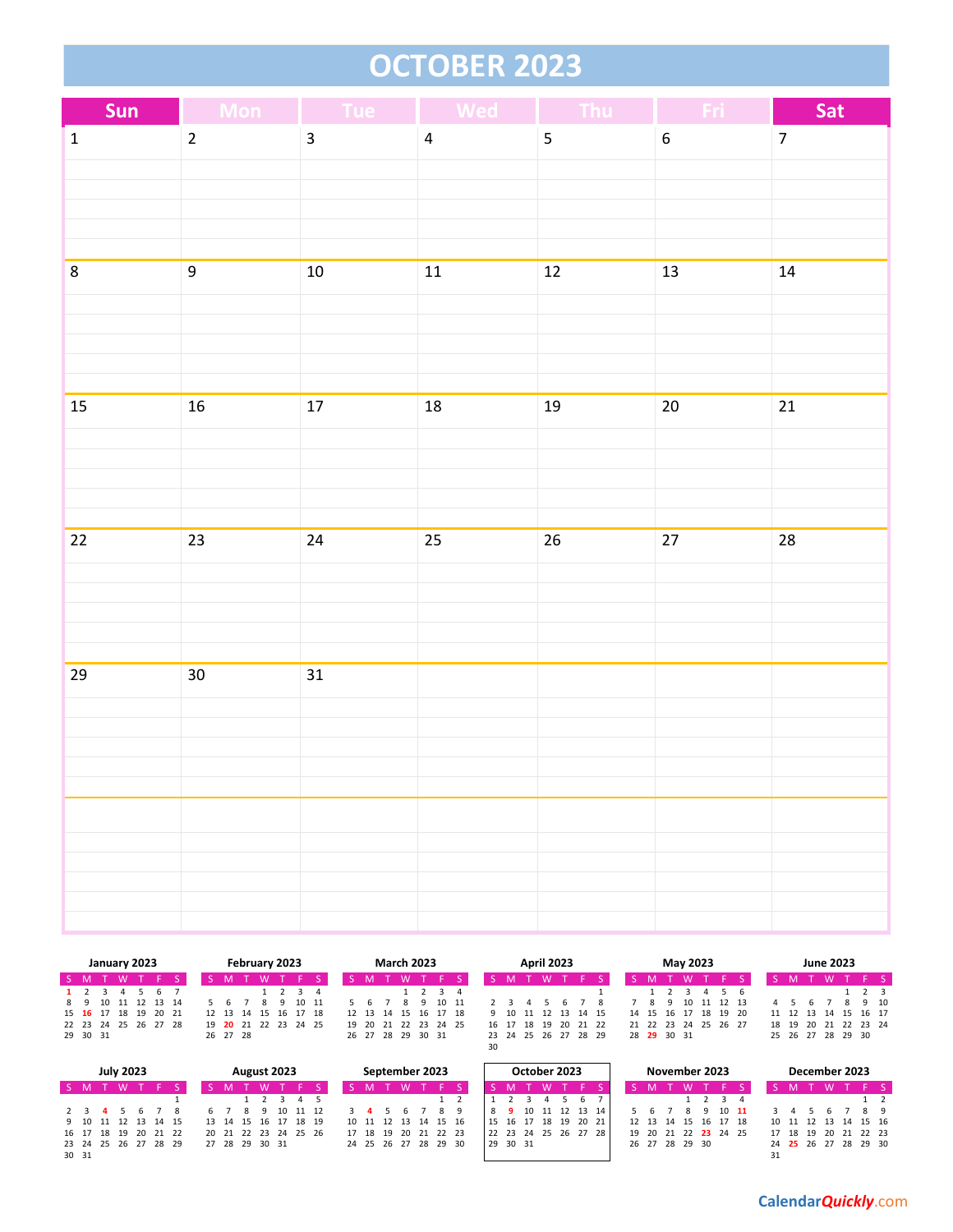## **NOVEMBER 2023**

| Sun             | Mon            | <b>Tue</b>     | <b>Wed</b><br>I. | Thu              | Fri                     | Sat                     |
|-----------------|----------------|----------------|------------------|------------------|-------------------------|-------------------------|
|                 |                |                | $\mathbf 1$      | $\overline{2}$   | $\overline{\mathbf{3}}$ | $\overline{\mathbf{4}}$ |
|                 |                |                |                  |                  |                         |                         |
|                 |                |                |                  |                  |                         |                         |
|                 |                |                |                  |                  |                         |                         |
|                 |                |                |                  |                  |                         |                         |
| $\overline{5}$  | $\overline{6}$ | $\overline{7}$ | $\bf 8$          | $\boldsymbol{9}$ | ${\bf 10}$              | 11                      |
|                 |                |                |                  |                  |                         |                         |
|                 |                |                |                  |                  |                         |                         |
|                 |                |                |                  |                  |                         |                         |
|                 |                |                |                  |                  |                         |                         |
| $\overline{12}$ | 13             | 14             | 15               | $16\,$           | $17$                    | 18                      |
|                 |                |                |                  |                  |                         |                         |
|                 |                |                |                  |                  |                         |                         |
|                 |                |                |                  |                  |                         |                         |
| $19\,$          | $20\,$         | 21             | $\overline{22}$  | $23\,$           | $24\,$                  | 25                      |
|                 |                |                |                  |                  |                         |                         |
|                 |                |                |                  |                  |                         |                         |
|                 |                |                |                  |                  |                         |                         |
|                 |                |                |                  |                  |                         |                         |
| 26              | $27\,$         | 28             | 29               | 30 <sub>o</sub>  |                         |                         |
|                 |                |                |                  |                  |                         |                         |
|                 |                |                |                  |                  |                         |                         |
|                 |                |                |                  |                  |                         |                         |
|                 |                |                |                  |                  |                         |                         |
|                 |                |                |                  |                  |                         |                         |
|                 |                |                |                  |                  |                         |                         |
|                 |                |                |                  |                  |                         |                         |
|                 |                |                |                  |                  |                         |                         |
|                 |                |                |                  |                  |                         |                         |

|                      |                 |  |  | January 2023   |          |  |  |  |          | February 2023 |                      |                            |    | <b>March 2023</b> |  |                 |    |  | <b>April 2023</b> |                      |  |             |    | May 2023             |  |                   |  | <b>June 2023</b> |                |          |
|----------------------|-----------------|--|--|----------------|----------|--|--|--|----------|---------------|----------------------|----------------------------|----|-------------------|--|-----------------|----|--|-------------------|----------------------|--|-------------|----|----------------------|--|-------------------|--|------------------|----------------|----------|
|                      | S M<br><b>W</b> |  |  |                |          |  |  |  |          |               |                      |                            |    |                   |  |                 |    |  |                   |                      |  |             |    |                      |  |                   |  |                  |                |          |
| $1 \quad 2$          |                 |  |  |                | <b>b</b> |  |  |  |          |               | 3 4                  |                            |    |                   |  | $1 \t2 \t3 \t4$ |    |  |                   |                      |  |             |    |                      |  |                   |  |                  | 2 <sub>3</sub> |          |
| 89                   |                 |  |  | 10 11 12 13 14 |          |  |  |  |          |               | 10 11                |                            | ь. |                   |  | 10 11           |    |  |                   |                      |  | -9          | 10 | 11 12 13             |  |                   |  |                  | 9 10           |          |
| 15 16 17 18          |                 |  |  |                | 19 20 21 |  |  |  | 12 13 14 | 15            | 16 17 18             | 12  13  14  15  16  17  18 |    |                   |  |                 |    |  | 9 10 11 12        | 13 14 15             |  | 14 15 16    |    | 17 18 19 20          |  | 11 12 13 14       |  |                  |                | 15 16 17 |
| 22 23 24 25 26 27 28 |                 |  |  |                |          |  |  |  |          |               | 19 20 21 22 23 24 25 | 19                         |    | 20 21 22 23 24 25 |  |                 |    |  | 16 17 18 19       | 20 21 22             |  |             |    | 21 22 23 24 25 26 27 |  | 18 19             |  | 20 21 22 23 24   |                |          |
|                      | 29 30 31        |  |  |                |          |  |  |  | 26 27 28 |               |                      |                            |    | 26 27 28 29 30 31 |  |                 |    |  |                   | 23 24 25 26 27 28 29 |  | 28 29 30 31 |    |                      |  | 25 26 27 28 29 30 |  |                  |                |          |
|                      |                 |  |  |                |          |  |  |  |          |               |                      |                            |    |                   |  |                 | 30 |  |                   |                      |  |             |    |                      |  |                   |  |                  |                |          |

|                      | <b>July 2023</b><br>August 2023<br>S M<br><b>W</b> |  |  |  |                      |  |  |  |                |  |                      |    | September 2023 |  |                      |  | October 2023 |  |  |                |                      |      |    | November 2023  |  |               | December 2023        |    |                      |     |          |    |
|----------------------|----------------------------------------------------|--|--|--|----------------------|--|--|--|----------------|--|----------------------|----|----------------|--|----------------------|--|--------------|--|--|----------------|----------------------|------|----|----------------|--|---------------|----------------------|----|----------------------|-----|----------|----|
|                      |                                                    |  |  |  |                      |  |  |  |                |  |                      |    |                |  |                      |  |              |  |  |                |                      |      |    |                |  |               |                      |    |                      |     |          |    |
|                      |                                                    |  |  |  |                      |  |  |  |                |  | $3 \t3 \t4 \t5$      |    |                |  |                      |  |              |  |  | 67             |                      |      |    |                |  |               |                      |    |                      |     |          |    |
|                      |                                                    |  |  |  |                      |  |  |  |                |  | 10 11 12             |    |                |  |                      |  |              |  |  | 10 11 12 13 14 |                      |      |    |                |  | $10 \quad 11$ |                      |    |                      |     |          | 89 |
|                      |                                                    |  |  |  | 9 10 11 12 13 14 15  |  |  |  |                |  | 13 14 15 16 17 18 19 |    |                |  | 10 11 12 13 14 15 16 |  |              |  |  |                | 15 16 17 18 19 20 21 |      |    |                |  |               | 12 13 14 15 16 17 18 |    | 10 11 12 13 14 15 16 |     |          |    |
|                      |                                                    |  |  |  | 16 17 18 19 20 21 22 |  |  |  |                |  | 20 21 22 23 24 25 26 | 17 | 18 19          |  | 20 21 22 23          |  |              |  |  |                | 22 23 24 25 26 27 28 | . 19 | 20 | 21             |  |               | 22 23 24 25          |    | 17 18 19             | -20 | 21 22 23 |    |
| 23 24 25 26 27 28 29 |                                                    |  |  |  |                      |  |  |  | 27 28 29 30 31 |  |                      |    |                |  | 24 25 26 27 28 29 30 |  | 29 30 31     |  |  |                |                      |      |    | 26 27 28 29 30 |  |               |                      |    | 24 25 26 27 28 29 30 |     |          |    |
| 30 31                |                                                    |  |  |  |                      |  |  |  |                |  |                      |    |                |  |                      |  |              |  |  |                |                      |      |    |                |  |               |                      | 31 |                      |     |          |    |